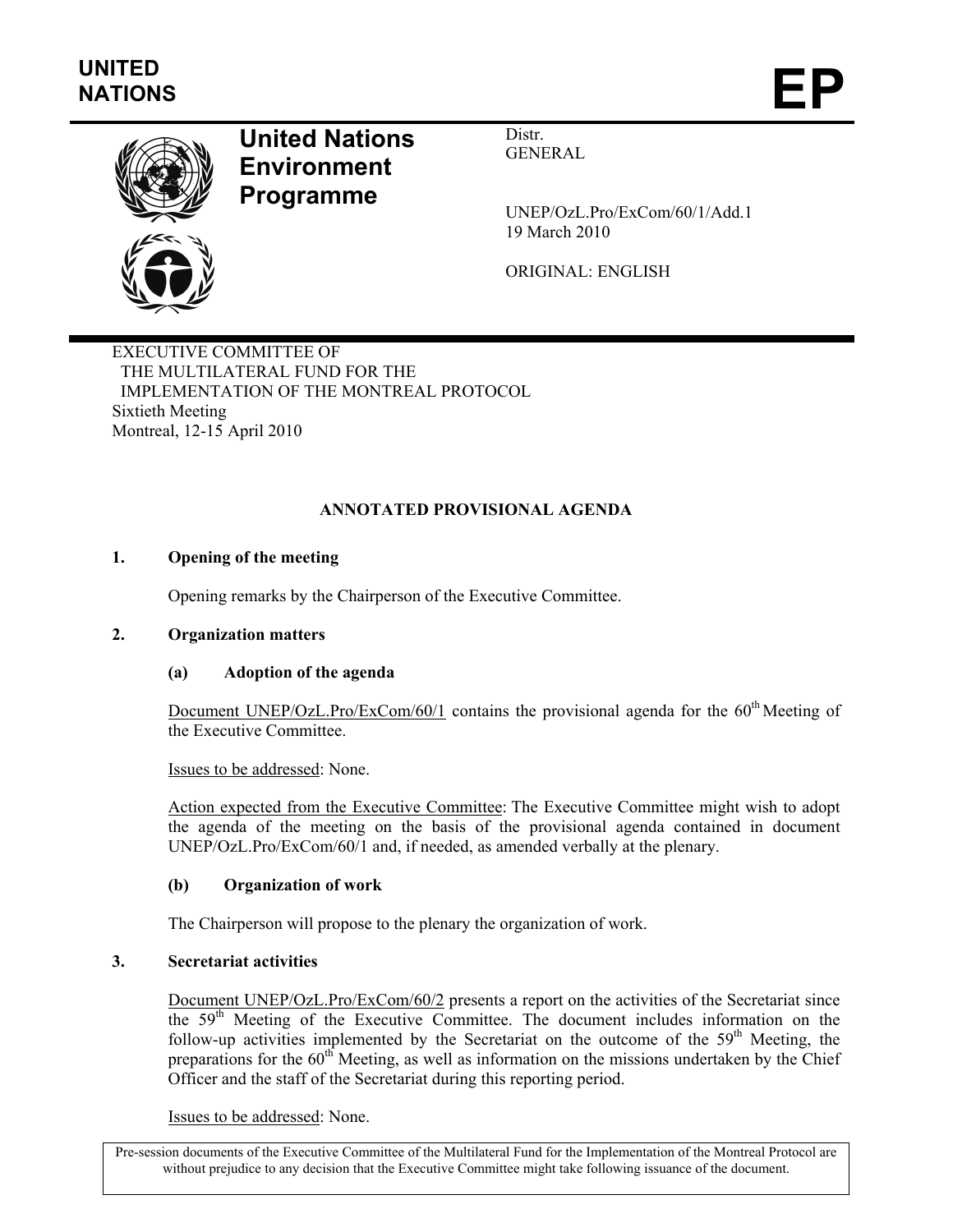Action expected from the Executive Committee: The Executive Committee may wish to take note of the report on the Secretariat Activities (document UNEP/OzL.Pro/ExCom/60/2).

### **4. Financial matters**

### **(a) Status of contributions and disbursements**

Document UNEP/OzL.Pro/ExCom/60/3 provides information on the status of the Fund as recorded at UNEP as at 5 March 2010. At that date, the fund balance stood at US \$116,186,390. This is the net balance after taking into account all the funds approved by the Executive Committee, up to and including the  $59<sup>th</sup>$  Meeting.

Issues to be addressed: None.

Action expected from the Executive Committee: The Executive Committee may wish to:

- (a) Note the report of the Treasurer on the status of contributions and disbursements and the information on promissory notes as contained in document UNEP/OzL.Pro/ExCom/60/3;
- (b) Note the list of Parties (Annex I to document UNEP/OzL.Pro/ExCom/60/3) that have opted to use the fixed-exchange-rate mechanism in making their contributions to the Fund during the replenishment period 2009-2011; and
- (c) Urge all Parties to pay their contributions to the Multilateral Fund in full and as early as possible.

### **(b) Outstanding contributions to the Multilateral Fund by the Russian Federation (decision 59/54)**

Document UNEP/OzL.Pro/ExCom/60/4 provides information on the outstanding contributions to the Multilateral Fund by the Russian Federation as at 5 March 2010 and was prepared pursuant to decision 59/54.

### Issues to be addressed:

• There is no MEA example where one Party's accumulated debt was forgiven/written off

- (a) Take note of document UNEP/OzL.Pro/ExCom/60/4 and Annex I;
- (b) Request the Chief Officer to reply to the letter of the Government of the Russian Federation and convey the Executive Committee's views over the long outstanding contributions from the Russian Federation as expressed at the  $60<sup>th</sup>$  Meeting; and
- (c) Consider whether to refer the issue of the Russian Federation's outstanding contributions to the Multilateral Fund for consideration by either the next Open-ended Working Group and/or the Twenty-second Meeting of the Parties to the Montreal Protocol.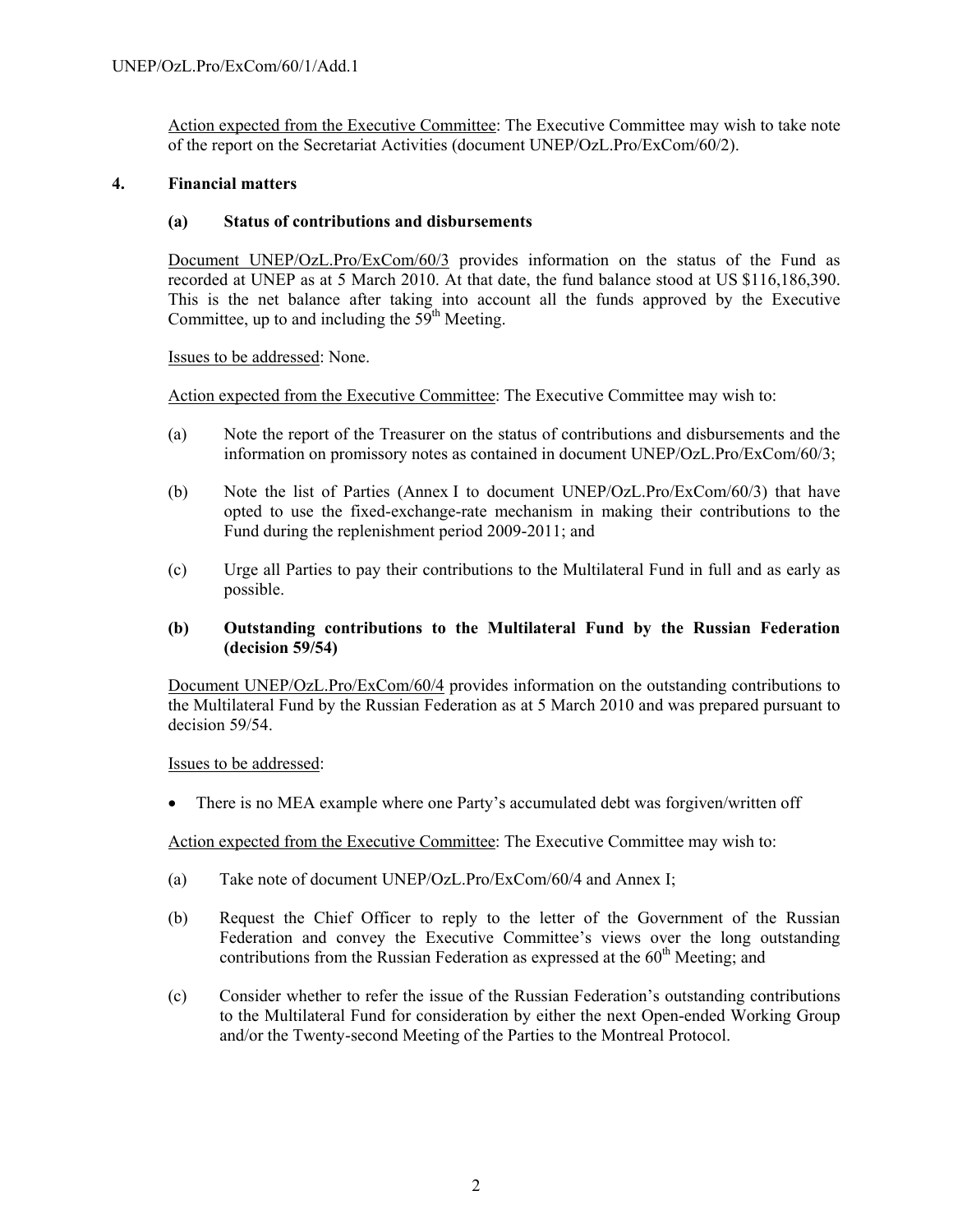### **5. Status of resources and planning**

# **(a) Report on balances and availability of resources**

Document UNEP/OzL.Pro/ExCom/60/5 presents a summary of the financial adjustments indicated by the bilateral and implementing agencies and agreed by the Fund Secretariat. The document includes statistical data for projects with balances that have been held for over the allowable 12-month period after completion and, pursuant to decision 41/92(b), indicates the level of resources available to the  $60<sup>th</sup>$  Meeting of the Executive Committee.

Issues to be addressed: None.

- (a) To note:
	- (i) The report on balances and availability of resources contained in document UNEP/OzL.Pro/ExCom/60/5;
	- (ii) The net level of funds being returned by the implementing agencies to the  $60<sup>th</sup>$  Meeting is amounting to US \$66,944 against projects. This includes the return of US \$38,855 from UNDP, US \$9 from UNEP, and US \$28,080 from UNIDO;
	- (iii) The net level of support costs being returned by the implementing agencies to the  $60<sup>th</sup>$  Meeting is amounting to US \$6,445 against projects. This includes the return of US \$3,912 from UNDP, US \$1 from UNEP and US \$2,532 from UNIDO;
	- (iv) The net level of funds and support costs being returned by the bilateral agencies to the  $60<sup>th</sup>$  Meeting is US \$192,731. This includes a return of US \$52,712 by Finland, US \$16 from France and US \$140,003 from Sweden and to request the Treasurer to follow-up with Finland, France and Sweden on the cash transfer of those amounts;
- (b) To approve the transfer of the two projects of ROM/PHA/45/TAS/31 and YUG/PHA/43/TAS/22 from Sweden to UNIDO of US \$123,897 in project cost and US \$9,292 in programme support cost as per Sweden's request to the Secretariat by letter of 12 February 2010 thereby:
	- (i) Reducing bilateral funding approved for the Government of Sweden for the implementation of the project ROM/PHA/45/TAS/31 by US \$83,219 plus agency support cost of US \$10,818 and to increase the funding approved for UNIDO for implementation of the same project by US \$83,219 plus agency support cost of US \$6,241 as agreed mutually between all stakeholders; this decision will form an amendment to the agreement between the Government of Romania and the Executive Committee; and
	- (ii) Reducing the funding approved for the Government of Sweden for implementation of the project YUG/PHA/43/TAS/22 by US \$40,678 plus agency support cost of US \$5,288 and to increase the funding approved for UNIDO for implementation of the same project by US \$40,678 plus agency support cost of US \$3,051 as agreed mutually between all stakeholders; this decision will form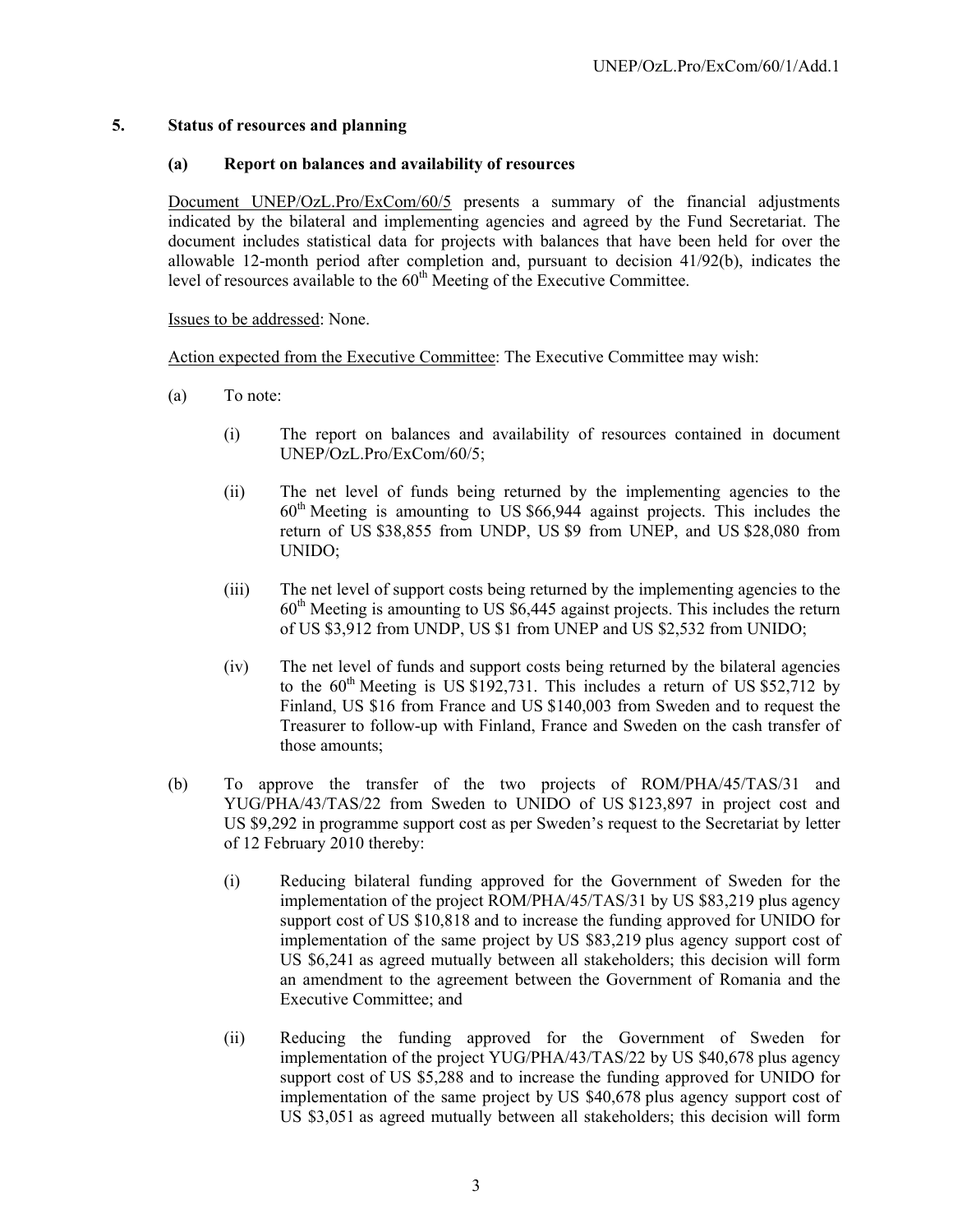an amendment to the agreement between the Government of Serbia and the Executive Committee;

- (c) To note:
	- (i) That implementing agencies had balances totalling US \$4,579,745 excluding support costs from projects completed over two years ago. This includes US \$709,606 from UNDP, US \$1,295,490 from UNEP, US \$522,148 from UNIDO, and US \$2,052,501 from the World Bank;
	- (ii) To note that UNEP has un-obligated balance of US \$1,928,039 on completed projects and requests UNEP to report on the application of the financial rules regarding obligating cash advances by the  $61<sup>st</sup>$  Meeting; and
	- (iii) That France had balances totalling US \$87,864, Japan US \$20,203 and Spain US \$26,841 including support costs.

### **(b) Status of implementation of delayed projects and prospects of Article 5 countries in achieving compliance with the next control measures of the Montreal Protocol**

Document UNEP/OzL.Pro/ExCom/60/6 contains four parts. Part I has been prepared in response to decisions  $32/76(b)$  and  $46/4$ , which requested the Secretariat to prepare an update for each Meeting of the Executive Committee on the status of compliance of Article 5 countries. Part II contains information on those Article 5 countries that are subject to decisions of the Parties and recommendations of the Implementation Committee on compliance. Part III presents data on the implementation of country programmes. Part IV presents the results of the progress made to achieve compliance, including information on projects with implementation delays.

### Issues to be addressed:

- Need to revise the format for country programme data reporting for HCFC activities and for CAP to provide training for the revision at its network meetings;
- On implementation delays and status reports:
	- o Report from UNEP on the completion of the project for the "Development of guidelines to promote safety in aerosol conversions";
	- $\circ$  Cancellation of projects unless progress is achieved by the 61<sup>st</sup> Meeting for activities for which status reports were requested that have had had persistent difficulties in implementation;
	- o Need to urge countries to take actions to enable implementation of some activities with ongoing difficulties.

- (a) Noting:
	- (i) With appreciation, the status reports on projects with implementation delays submitted to the Secretariat by the Governments of Australia, France, Germany, Japan, Spain, and the four implementing agencies, addressed in UNEP/OzL.Pro/ExCom/60/6;
	- (ii) That the requests for projects submitted to the  $60<sup>th</sup>$  Meeting by Nauru, Saudi Arabia and Somalia are subjected to the receipt of the 2008 country programme (CP) implementation data in accordance with decision 52/5 on receipt of CP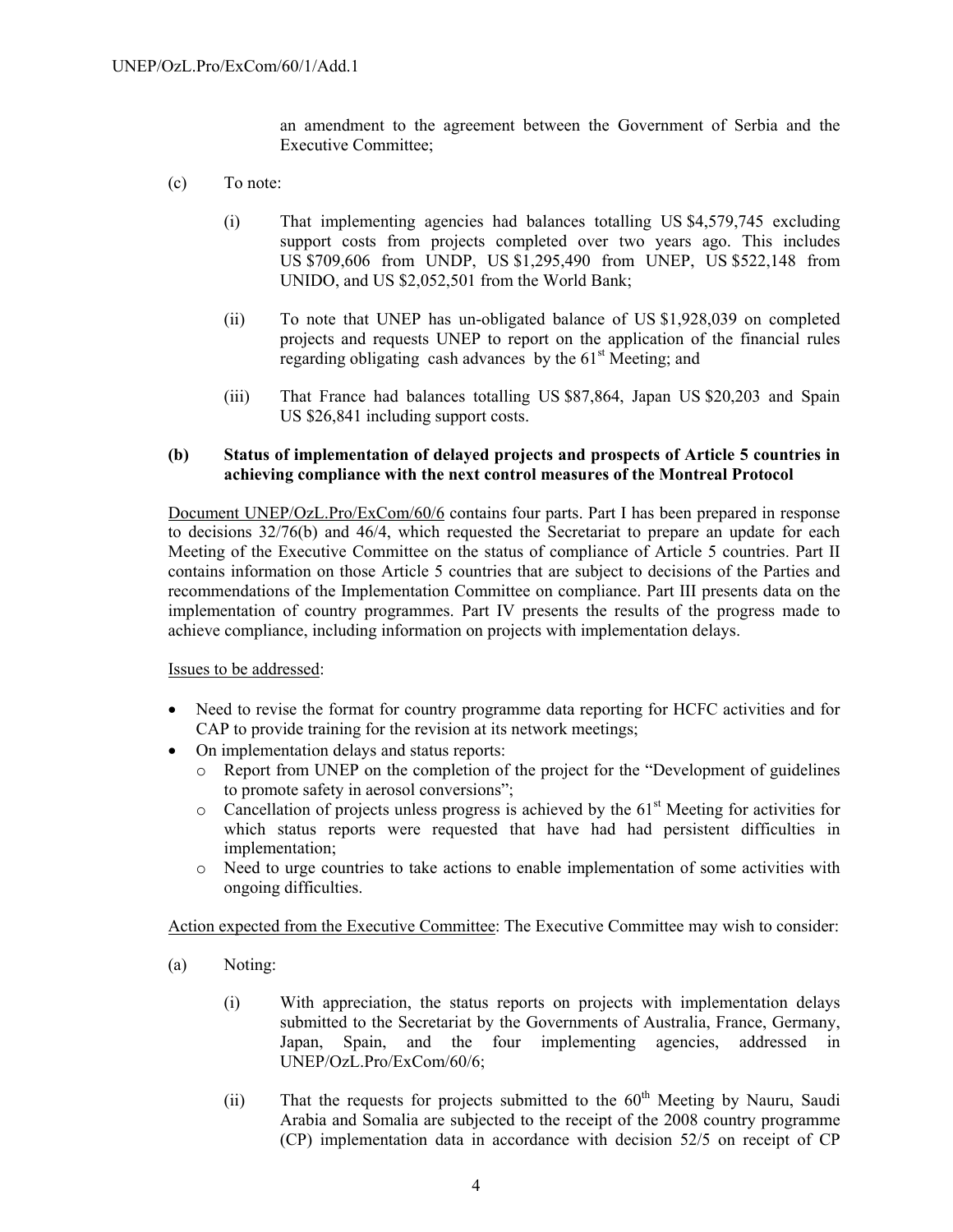implementation data as a precondition for the approval and release of funding for projects;

- (iii) The completion of three of the 23 projects listed with implementation delays;
- (iv) That the Secretariat and the implementing agencies would take established actions according to the Secretariat's assessments (progress or some progress) and report to and notify Governments and implementing agencies as required;
- (b) Requesting:
	- (i) The UNEP CAP to provide a session on the revised format for country programme data reporting at its network meeting;
	- (ii) Additional status reports on the projects listed in Annex V to the present document;
	- (iii) An update of the delay report required for the following project during the  $60^{\text{th}}$  Meeting:

| Agency      | Code | <b>Project title</b>                                                        |
|-------------|------|-----------------------------------------------------------------------------|
| <b>UNEP</b> |      | GLO/ARS/39/TAS/246   Development of guidelines to promote safety in aerosol |
|             |      | conversions                                                                 |

- (iv) The Secretariat to modify the country programme data reporting format to include information relevant to the HCFC phase-out including whether HCFC control measures are included in licensing systems;
- (c) Considering cancellation of the following projects at the  $61<sup>st</sup>$  Meeting unless progress is achieved as indicated:
	- (i) The RMP in Ethiopia under French implementation if progress is not reported on implementing ODS regulations (ETH/REF/44/TAS/14);
	- (ii) The halon banking project in the Libyan Arab Jamahiriya (LIB/HAL/47/TAS/26) if a business plan is not submitted to the  $61<sup>st</sup>$  Meeting for halon activities;
	- (iii) The halon banking project in Bosnia and Herzegovina (BHE/HAL/42/TAS/18) if progress is not reported on the delivery of the halon equipment;
	- (iv) The halon banking project preparation in Kuwait (KUW/HAL/45/PRP/07) if a site has not been selected for the halon equipment by the  $61<sup>st</sup>$  Meeting;
- (d) Urging:
	- (i) Project document signature for the institutional strengthening project in Bosnia and Herzegovina (BHE/SEV/43/INS/19);
	- (ii) Reporting as required for the institutional strengthening project in Mauritius (MAR/SEV/53/INS/19); and
	- (iii) Initiation of the terminal phase-out management plan (TPMP) verification report in Kuwait (KUW/PHA/52/TAS/10).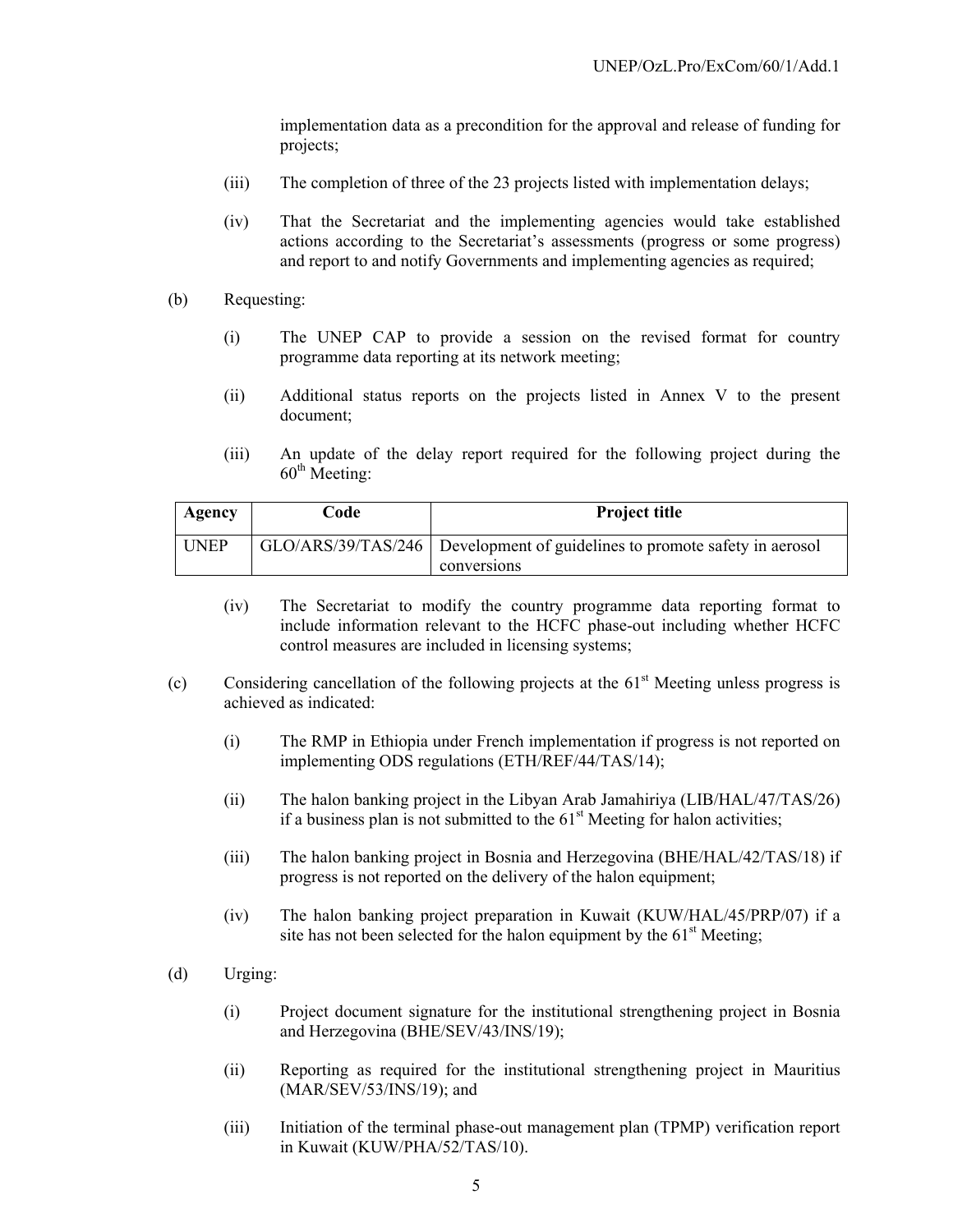# **6. 2010-2012 business plans**

### **(a) Consolidated business plan of the Multilateral Fund**

Document UNEP/OzL.Pro/ExCom/60/7 is a consolidation of the implementing and bilateral agencies' 2010-2012 business plans. The document discusses *inter alia* the extent to which the business plans address the needs identified in the Model rolling three-year ODS phase-out plan for 2010-2012. It also addresses resource allocation for the 2010-2014 and performance indicators and concludes with observations and recommendations.

Issues to be addressed:

- Modification of MYA amounts;
- Funding for TPMP activities beyond 2010;
- TPMP in Somalia (UNEP and UNIDO);
- New MB and methyl chloroform activities;
- Costs for IS projects;
- ODS disposal activities:
	- o removal of project preparation requests;
	- o reduction of the allocation for the ODS disposal activity in China;
	- o window for ODS disposal activities;
- Excess of tonnage (for accelerated phase-out);
- Shortage of tonnage;
- HCFC production activities;
- Values of HPMP, HCFC demonstration and HCFC investment project preparation;
- Funds for LVC countries;
- Cost-effectiveness of HCFC activities for non-LVC countries;
- Cost-effectiveness differentiation for HCFC phase-out.

- (a) Note the consolidated 2010-2012 business plan of the Multilateral Fund as contained in UNEP/OzL.Pro/ExCom/60/7 and the fact that it addresses activities to address the 2015 control measures of the Montreal Protocol;
- (b) Adopt a budget of US \$193.9 million for 2010 while noting the budget for 2011 of US \$203 million established by decision 57/4;
- (c) Modify the multi-year agreements amounts in the agencies' business plans to reflect the records of the Fund Secretariat;
- (d) Consider the extent to which the Multilateral Fund should continue to allocate funding for terminal phase-out management plan (TPMP) activities beyond 2010 in the light of the approval of HCFC phase-out management plans (HPMPs);
- (e) Limit the allocation for the TPMP in Somalia to the maximum level per decision 45/54(c) and adjust the business plans of UNEP and UNIDO, accordingly;
- (f) Request the implementing agencies to consider the need for methyl bromide activities in Iraq and methyl chloroform activities in Brazil, Colombia, Haiti, India, the Democratic People's Republic of Korea and Mexico;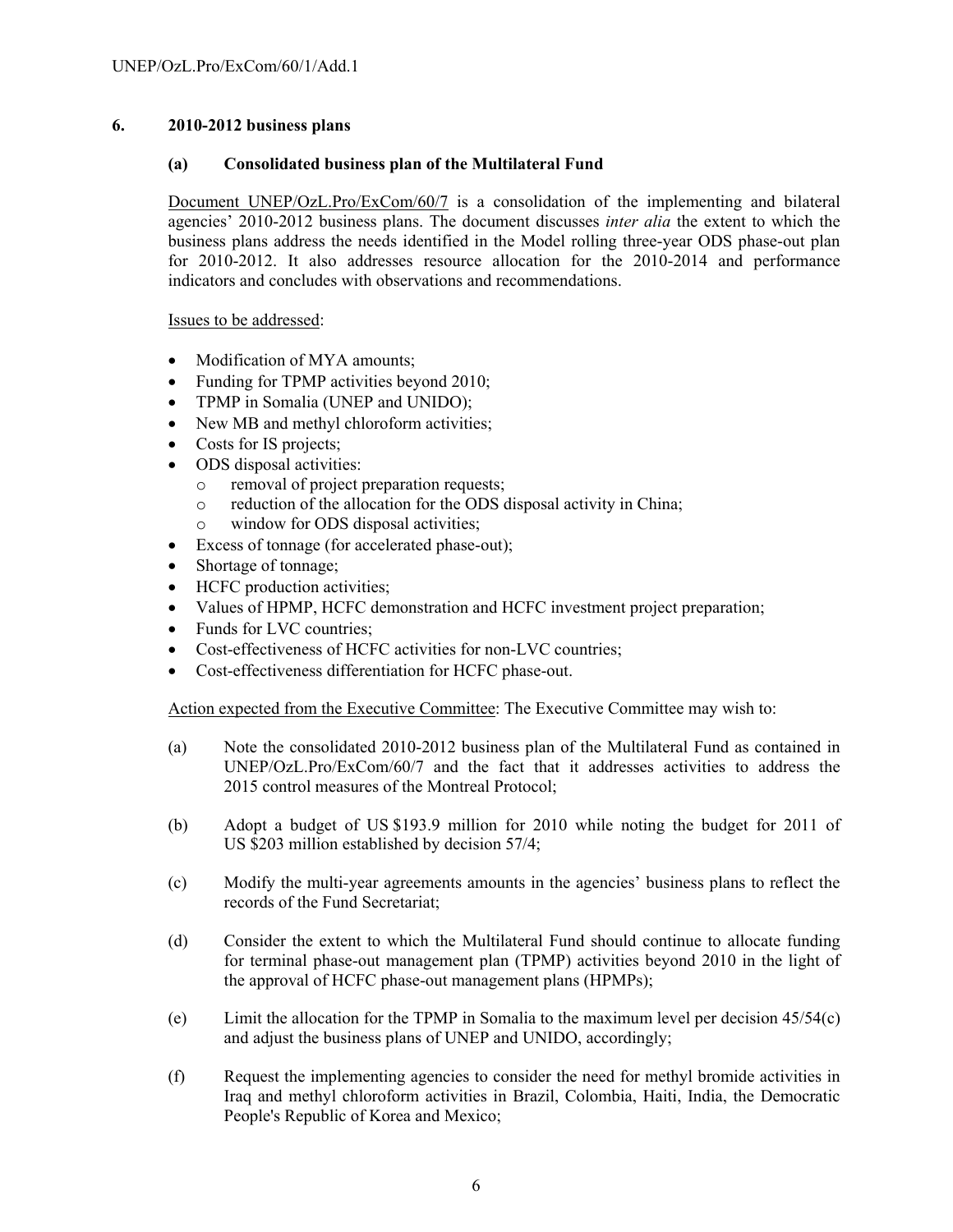- (g) Amend the business plans of the implementing agencies according to the model rolling three-year phase-out plan for institutional strengthening projects;
- (h) Determine whether new project preparation requests for ODS disposal, as well as those without ODS phase-out, that are included in the business plans should be removed in the light of decision 58/19, paragraph (a)(ii)b.;
- (i) Reduce the allocation for the ODS disposal activity in China to US \$1.9 million for the 150 ODP tonnes to be destroyed instead of the US \$4.311 million total costs in the business plans of UNIDO (US \$2.129 million) and Japan (US \$2.182 million);
- (j) Agree a window, in the light of decision XXI/2, for ODS disposal activities amounting to US \$TBD;
- (k) Allow/remove tonnage beyond that required for compliance with the 2015 control measures for the accelerated phase-out indicated in the business plans according to the Compliance Oriented Model for: China; Colombia; Costa Rica; Indonesia; Jordan; Mongolia; the Philippines; Seychelles; and Thailand;
- (l) Add tonnage to the resource allocation for the following countries to ensure there are sufficient resources to meet compliance requirements since the tonnage level was more than 10 ODP tonnes below that required: Argentina; Kenya; Kuwait; Mexico; Nigeria; Viet Nam; and Yemen;
- (m) Establish a resource allocation for HCFC production in the business plans amounting to US \$TBD for the period 2010 to 2014;
- (n) Remove/maintain activities in the business plans funds for:
	- (i) The HCFC production sector for countries not currently eligible;
	- (ii) The HCFC production sector beyond project preparation in the current triennium;
	- (iii) Additional HCFC demonstration projects beyond those for which project preparation had already been approved;
	- (iv) HCFC demonstration projects without a phase-out; and
	- (v) HCFC demonstration projects to be submitted after 2011;
- (o) Change the business plans for HPMP, HCFC demonstration and HCFC investment project preparation to correspond to the values approved for such activities in the light of decisions 55/13, and 56/16;
- (p) Allocate funds in the business plans for low-volume-consuming (LVC) countries in the light of the discussion of HPMPs for the servicing sector to-date;
- (q) Adjust the cost-effectiveness of HCFC activities for non-LVC countries to US \$TBD/ODP kilogram based on the tonnage included in the agencies' business plans for planning purposes, as adjusted, and taking into account other decisions taken by the Committee with respect to business plan allocations;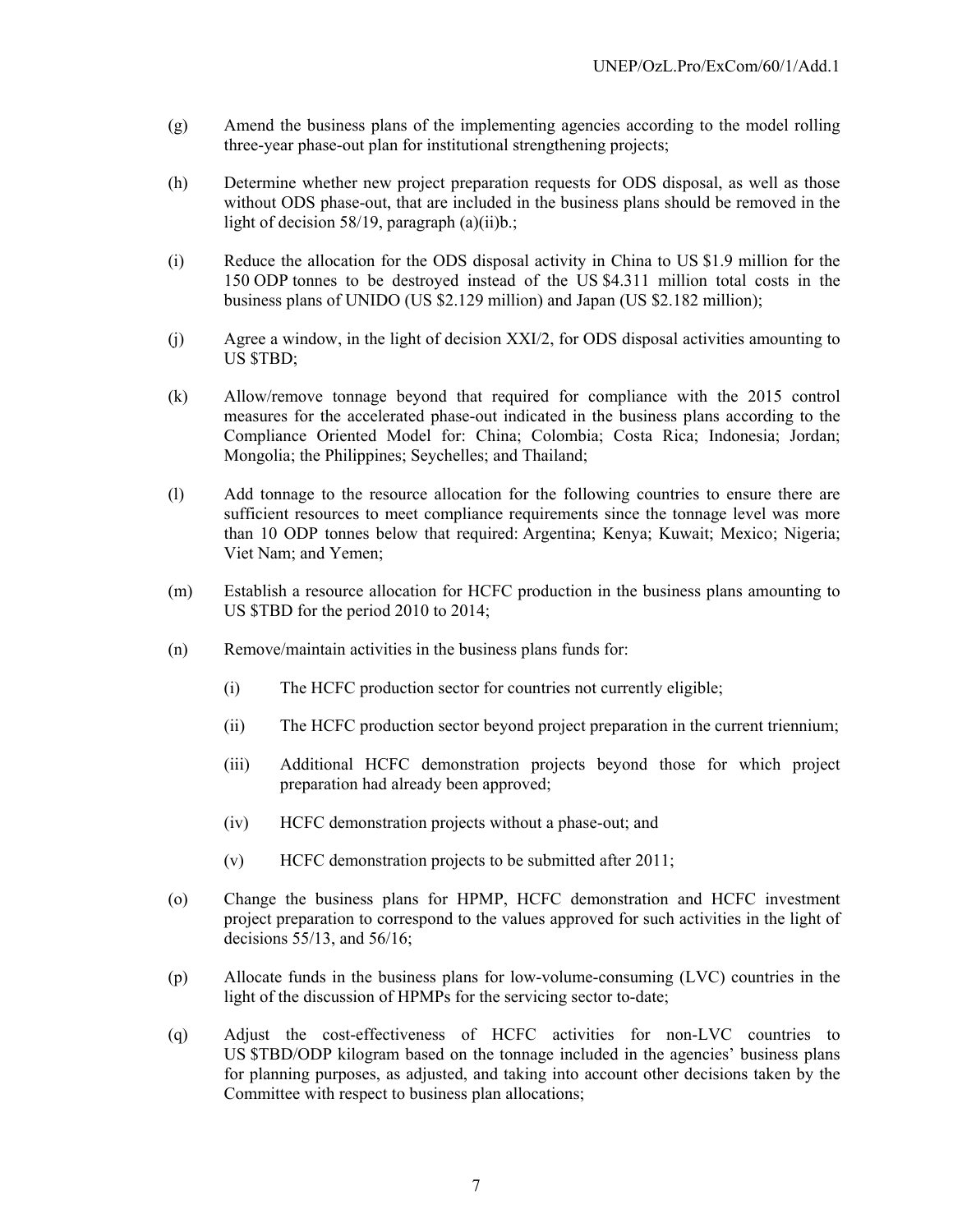- (r) Include in business planning a cost-effectiveness differentiation for the HCFC phase-out similar to that experienced for the CFC phase-out where China received 81 per cent of the cost-effectiveness value received by other Article 5 countries; and
- (s) Request:
	- (i) A status report on modifying licensing systems to address the accelerated phase-out of HCFCs to be submitted in the context of the agencies' progress reports to be submitted to the  $61<sup>st</sup>$  Meeting;
	- (ii) That the business plans to be submitted to the  $63<sup>rd</sup>$  Meeting should address planning for the period 2011 to 2014; and
	- (iii) Implementing agencies to indicate in a submission to the  $61<sup>st</sup>$  Meeting and in future business plans:
		- a. The level of co-funding that will be received for business plan activities;
		- b. The level of HCFC phase-out, by chemical, for example HCFC-22 and HCFC-141b; and
		- c. The level of climate benefits that could be addressed beyond that required to achieve compliance.

### **(b) Business plans of the implementing agencies**

### **(i) Bilateral agencies**

Document UNEP/OzL.Pro/ExCom/60/8 presents the business plans for bilateral agencies for the years 2010-2012. The Governments of Canada, Czech Republic, France, Germany, Italy, and Japan provided information on their 2010-2012 planned bilateral activities. Data for 2009 and 2010 annual tranches for Italy and Spain is also included.

Issues to be addressed:

- ODS disposal activities that are not included in France's business plan;
- Amount for TPMP in Botswana above that in the Secretariat's records (Germany);
- Value of HCFC project preparation exceeds the level allowed (Germany);
- Phase-out levels to cover project components of HPMPs not provided (Germany and Japan);
- Activity not required for compliance: methyl bromide technical assistance activity (Italy);
- Phase-out levels for ODS disposal activities not provided (Japan);

Action expected from the Executive Committee: The Executive Committee may wish to consider noting with appreciation the 2010-2012 business plans on bilateral cooperation submitted by Canada, Czech Republic, France, Germany, Italy and Japan as addressed in UNEP/OzL.Pro/ExCom/60/8 and taking into account any modifications based on consideration of the following issues and activities addressed in the context of the consolidated business plan:

- (a) The values of multi-year agreements;
- (b) Terminal phase-out management plan activities after 2010;
- (c) HCFC tonnage;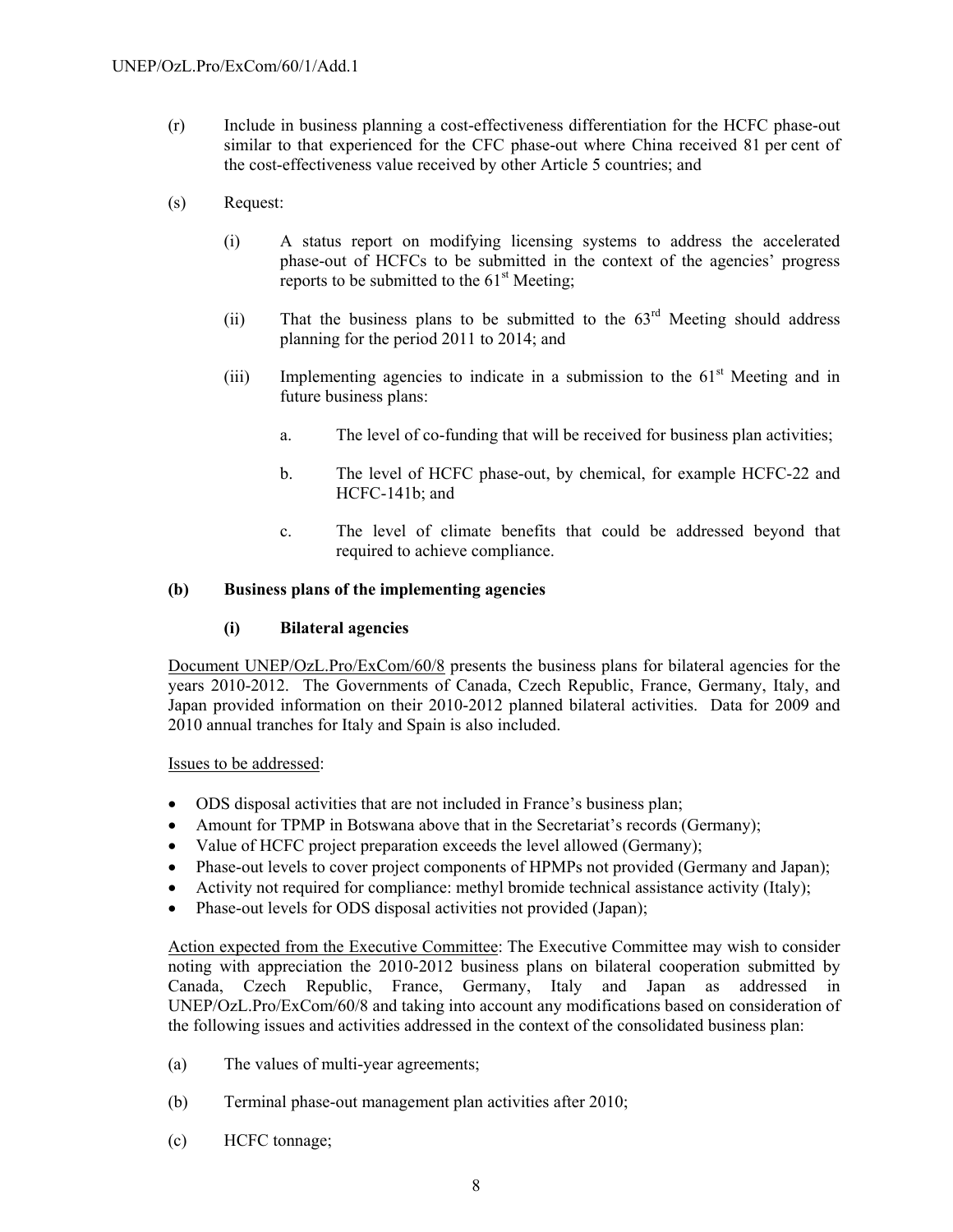- (d) HCFC demonstration projects;
- (e) HCFC servicing sector in low-volume-consuming (LVC) countries;
- (f) HCFC activities for non-LVC countries;
- (g) ODS disposal activities including the US \$1 million for ODS disposal that was not included in France's business plan;
- (h) Other activities not required for compliance: methyl bromide technical assistance activity in Italy's business plan.

### **(ii) UNDP**

Document UNEP/OzL.Pro/ExCom/60/9 contains a summary of UNDP's 2010-2012 business plan, related performance indicators, general comments, and recommendations for consideration by the Executive Committee. The full narrative of UNDP's 2010-2012 business plan is attached to the document.

### Issues to be addressed:

- HCFC tonnage exceeding that required by the Model for China;
- Level of phase-out not covered for HCFC demonstration projects in Turkey and Kuwait;
- HCFC demonstration preparation budget over the eligible funding limit for China;
- Figure associated with the conversion of HCFC XPS foams to methyl formate and the coblowing demonstration project in China;
- Value of HCFC servicing sector activities in LVC countries over the level under discussion;
- Resource mobilization:
- High values of business plan activities;
- Co-funding; and
- Performance indicators.

- (a) Endorsing the 2010-2012 business plan of UNDP as contained in UNEP/OzL.Pro/ExCom/60/9 while noting that endorsement denotes neither approval of the projects identified therein nor their funding levels, and the endorsement is with any modifications based on consideration of:
	- (i) Those activities associated with issues addressed in the consolidated business plan including:
		- a. Terminal phase-out management plan activities after 2010;
		- b. HCFC tonnage;
		- c. HCFC demonstration projects;
		- d. HCFC servicing sector in low-volume-consuming (LVC) countries;
		- e. HCFC projects for non-LVC countries;
		- f. ODS disposal activities;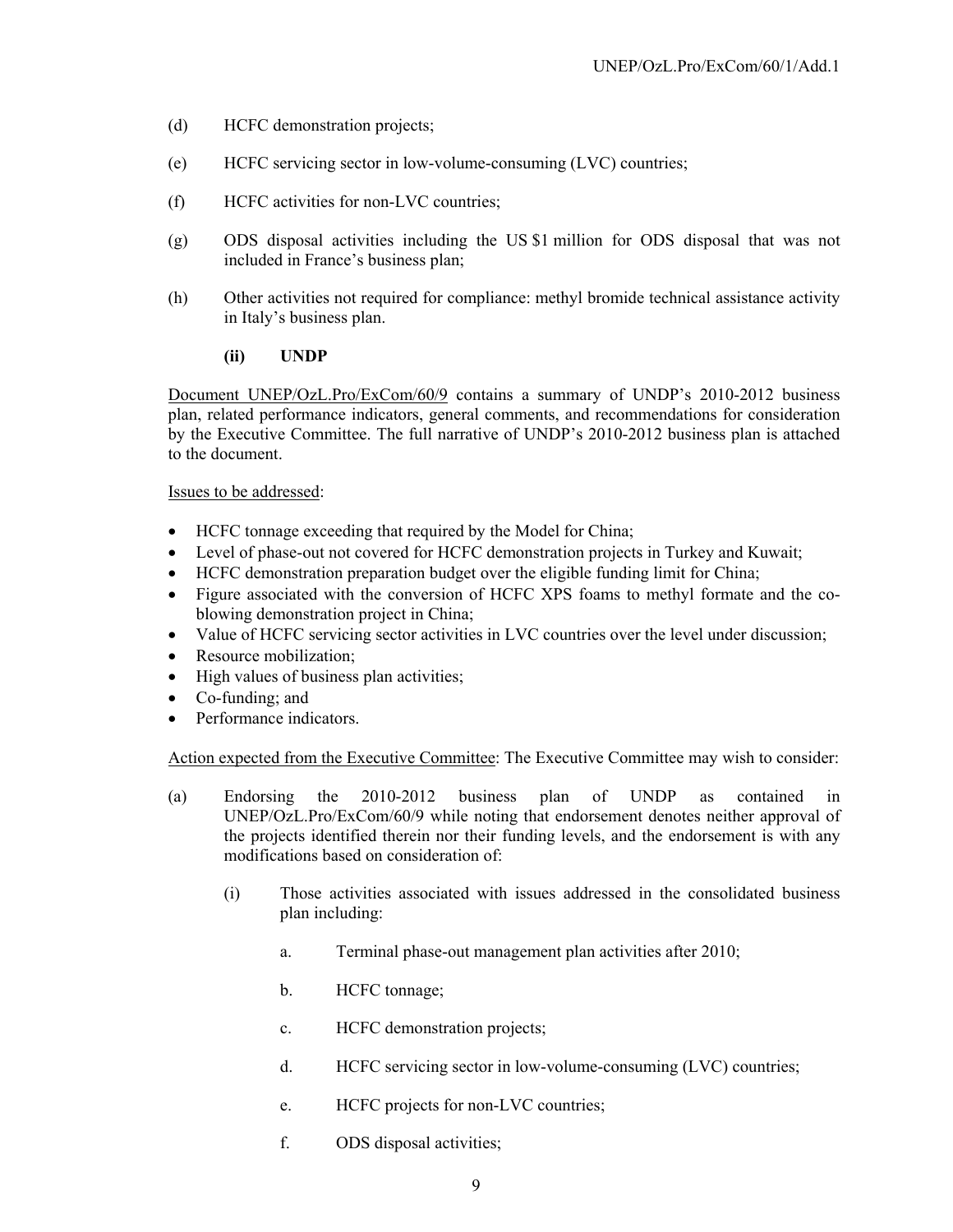- (ii) Maintaining the HCFC tonnage in UNDP's business plan for:
	- a. Costa Rica as it represents an unavoidable acceleration; and
	- b. Colombia since the data represents actual data collection and not accelerated phase-out;
- (iii) Adjusting the HCFC tonnage for China according to the model rolling three-year phase-out plan to reflect the estimated nature of the data;
- (iv) To modify the figure associated with the conversion of HCFC XPS foams to methyl formate and the co-blowing demonstration project in China from US \$86,000 to US \$30,000, plus agency support costs;
- (b) Approving the performance indicators for UNDP set out in Table 3 as contained in document UNEP/OzL.Pro/ExCom/60/9 while setting a target of 54 for the number of annual tranches approved, a target of 28 for the number of individual projects approved, a target of 250.5 tonnes for ODP phase-out, and a target of 45 for project completion .

# **(iii) UNEP**

Document UNEP/OzL.Pro/ExCom/60/10 contains a summary of UNEP'S 2010-2012 business plan, related performance indicators, general comments, and recommendations for consideration by the Executive Committee. The full narrative of UNEP's 2010-2012 business plan is attached to the document.

### Issues to be addressed:

- MYA values exceeding those in the Secretariat's records;
- TPMP in Somalia exceeding the maximum level allowed;
- Value of institutional strengthening projects;
- HCFC activities:
	- o Funding for the HCFC production phase-out (Executive Committee policy on the eligibility of swing plants for additional funding from the Multilateral Fund to support HCFC production phase-out in India);
	- o HCFC consumption tonnage (accelerated phase-out);
	- o HCFC demonstration projects;
	- o Value of HCFC servicing sector activities in LVC countries over the level under discussion (HCFC guidelines);
- ODS disposal activities;
- Other activities not required for compliance (resource mobilization, studies and workshops);
- Green Customs Initiative and regional enforcement networks in the light of decision 52/28;
- Co-funding; and
- Performance indicators.

Action expected from the Executive Committee: The Executive Committee may wish to consider:

(a) Endorsing the 2010-2012 business plan of UNEP as contained in UNEP/OzL.Pro/ExCom/60/10 while noting that endorsement denotes neither approval of the projects identified therein nor their funding levels. The endorsement is with any modifications based on consideration of the following activities: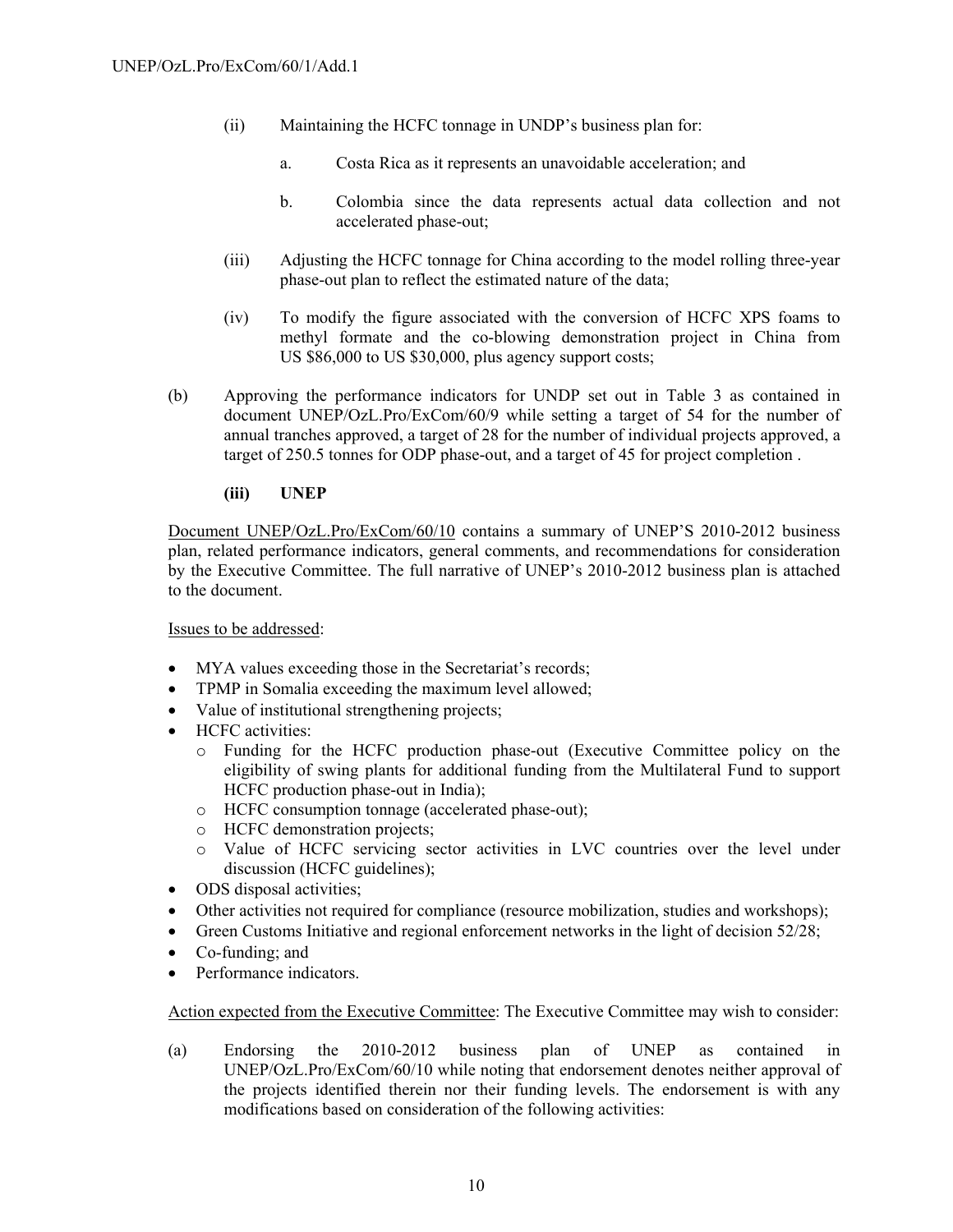- (i) Those activities associated with issues addressed in the consolidated business plan including:
	- a. The value of multi-year agreements;
	- b. Terminal phase-out management plan (TPMP) activities after 2010;
	- c. TPMP for Somalia;
	- d. Institutional strengthening values and the inclusion of a ten per cent increase for non-Montreal Protocol activities;
	- e. HCFC production sector;
	- f. HCFC tonnage;
	- g. HCFC demonstration projects;
	- h. HCFC servicing sector in low-volume-consuming (LVC) countries;
	- i. HCFC projects for non-LVC countries;
	- j. ODS disposal activities;
- (ii) Maintaining the HCFC tonnage in UNEP's business plan for Mongolia as it represents an unavoidable phase-out acceleration;
- (iii) Maintaining or removing the following activities not required for compliance:
	- a. Chiller activities in the light of information dissemination as part of the Compliance Assistance Programme (CAP) – Technical assistance to LVC countries for replacement of energy efficient chillers and large size equipment in the tourism, supermarket and the fishery sectors in Asia and the Pacific;
	- b. Combating Illegal Trade in the light of decision 52/28 for integrated enforcement training under the Montreal Protocol through Green Customs Initiative;
	- c. Combating Illegal Trade in the light of its decisions to fund first tranches without prejudice to funding second tranches and the comments in UNEP's Work Programme, as appropriate:
		- i. First tranches:
			- (1) Combating Illegal Trade Regional Enforcement networks - West Asia;
			- (2) Combating Illegal Trade Regional Enforcement networking to improve compliance with Multilateral Environmental Agreements that include trade restrictions (Montreal Protocol; Rotterdam, Stockholm and Basel Conventions) (Request funding for ozone component) in Asia and the Pacific;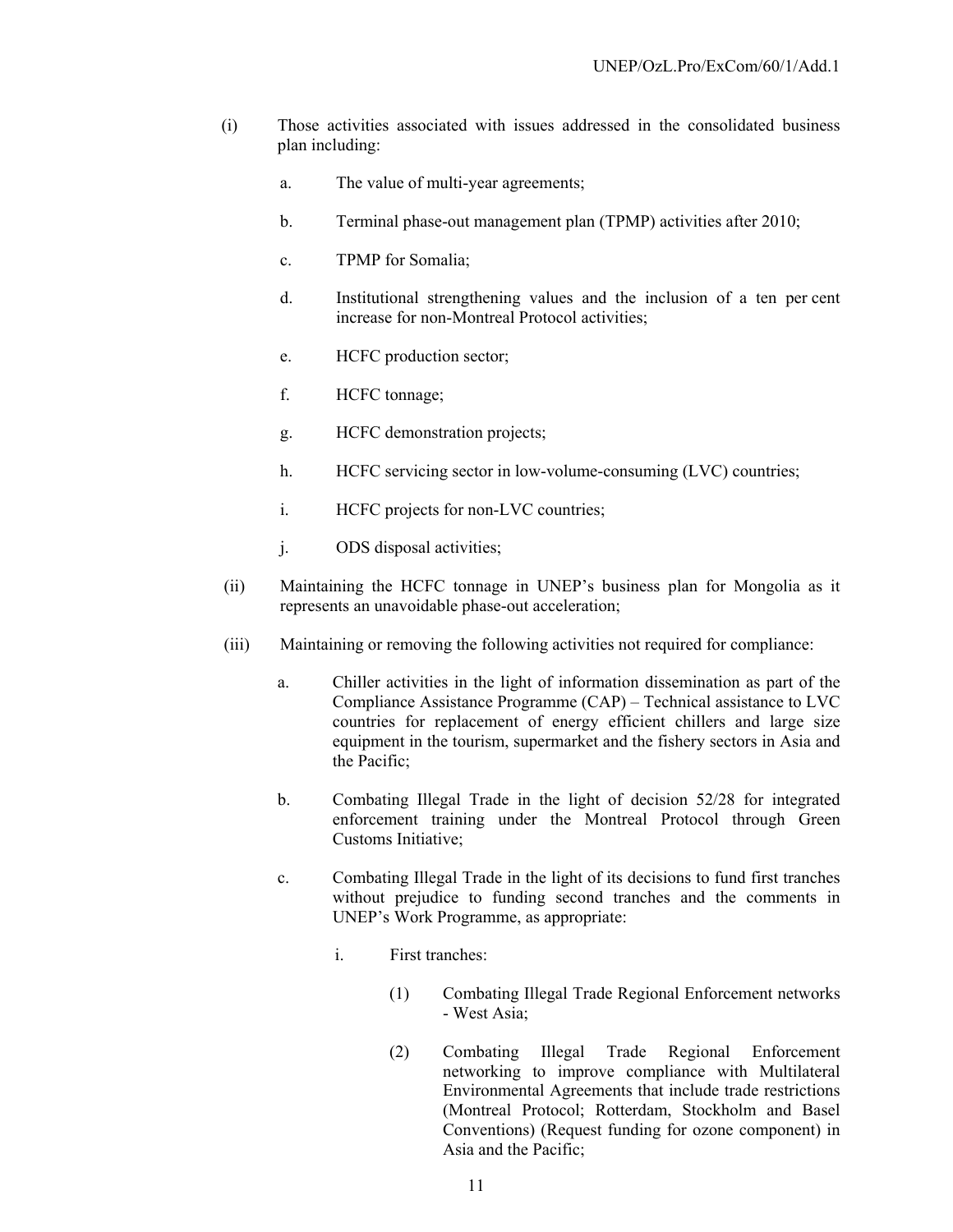- (3) Combating Illegal Trade Regional: Caribbean Customs Enforcement Network;
- ii. Second tranches:
	- (1) Combating Illegal Trade Initiating regional cooperation to enforce ODS trade controls in Europe and Central Asia network countries (second tranche);
	- (2) Combating Illegal Trade ODS Customs Enforcement Network in Latin America, (second year);
- d. CTC activity in the light of possible inclusion as a thematic workshop in association with regional network meetings for International workshop with CTC producers and countries on post-2010 use of CTC as feedstock;
- e. Guidelines activities appropriateness for UNEP for developing guidelines, standards and good practices for use of natural refrigerants in room air conditioning and small refrigeration equipment in cooperation with international standard association;
- f. Methyl bromide (MBR) activities not required for compliance since activities have already been funded for the project Trinidad and Tobago MBR policy support;
- g. MBR Non-investment activities in the light of decision 59/55, the MBR workshop at the 21<sup>st</sup> Meeting of the Parties, and comments in UNEP's Work Programme, as appropriate:
	- i. Regional technical workshop to share experience in identification, implementation and adoption of MBR alternatives in tobacco, cut-flower and vegetable sub-sectors in Africa;
	- ii. Case studies and related toolkits for MBR alternatives in tobacco, cut-flower and vegetable sub-sectors in Africa;
	- iii. Technology transfer and MBR phase-out strategy through mainstreaming MBR alternatives in national university education in Africa;
	- iv. Regional workshops in Asia and the Pacific, West Asia, Latin America and the Caribbean, and Europe and Central Asia to inform stakeholders of the viability of MBR alternatives for QPS disseminating the EU experience of QPS use ban;
	- v. Dates/Methyl Bromide Help Desk for South Asia, Africa and West Asia;
- h. Studies and MDI activities in the light of comments in the UNEP Work Programme for:
	- i. Techno-economic study on cost benefit of leapfrogging high-global warming potential (GWP) alternatives to HFCs to low-GWP or zero-GWP alternatives;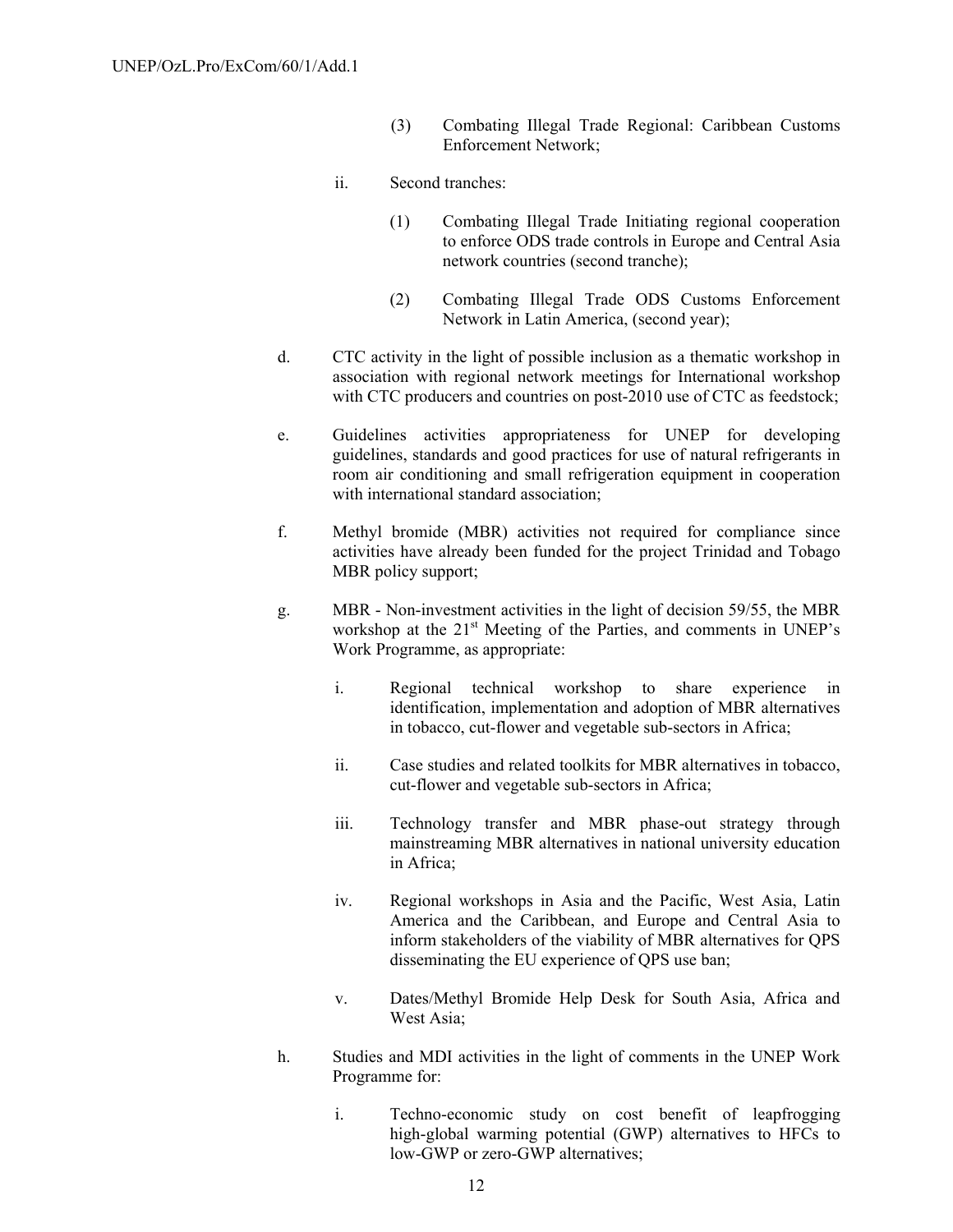- ii. Technical assistance to MDI producing countries in Asia and Pacific region for CFC use for EUNs 2010-2012;
- i. Workshops in the light of possible inclusion as a thematic workshop in association with regional network meetings for:
	- i. Regional workshops on co-financing opportunities to get climate benefits engaging financial institutes, private sector and international development agencies in cooperation with the World Bank;
	- ii. Regional technology transfer workshops on available low-GWP, non-ODS alternatives in various sectors supporting HPMP implementation in cooperation with WB and implementing agencies;
	- iii. Regional workshop on ODS alternative for laboratory and analytical uses following decision XXI/8 in Asia and the Pacific;
- (b) Approving the 2010 performance indicators and targets for UNEP set out in Tables 4 and 5 as contained in document UNEP/OzL.Pro/ExCom/60/10.

# **(iv) UNIDO**

Document UNEP/OzL.Pro/ExCom/60/11 contains a summary of UNIDO's 2010-2012 business plan, related performance indicators, general comments, and recommendations for consideration by the Executive Committee. The full narrative of UNIDO'S 2010-2012 business plan is attached to the document.

Issues to be addressed:

- MYA values exceeding those in the Secretariat's records;
- TPMP in Somalia exceeding the maximum level allowed;
- Value of institutional strengthening projects;
- HCFC activities:
	- o HCFC tonnage;
	- o HCFC demonstration projects;
	- o Value of HCFC servicing sector activities in LVC countries over the level under discussion;
- Other activities not required for compliance (resource mobilization);
- High values of business plan activities;
- Co-funding; and
- Performance indicators.

- (a) Endorsing the 2010-2012 business plan of UNIDO as contained in UNEP/OzL.Pro/ExCom/60/11 while noting that endorsement denotes neither approval of the projects identified therein nor their funding levels. The endorsement is with any modifications based on consideration of the following activities:
	- (i) Those activities associated with issues addressed in the consolidated business plan including: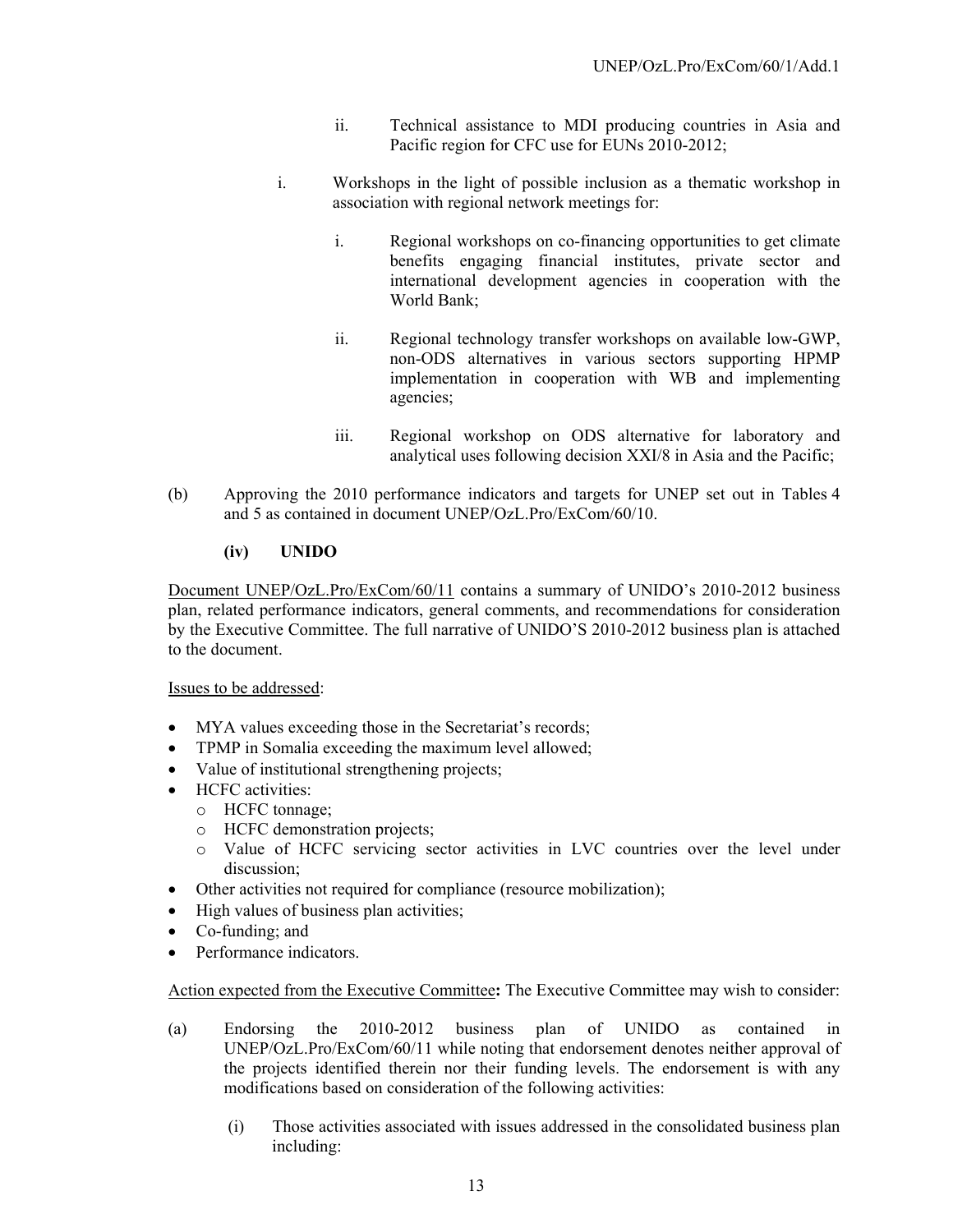- a. The values of multi-year agreements;
- b. Terminal phase-out management plan activities after 2010;
- c. Values of institutional strengthening other than those indicated in the model rolling three-year phase-out plan;
- d. HCFC tonnage;
- e. HCFC demonstration projects;
- f. HCFC servicing sector in low-volume-consuming (LVC) countries;
- g. HCFC projects for non-LVC countries;
- h. ODS disposal activities;
- (ii) Maintaining the HCFC tonnage in UNIDO's business plan for Croatia as it represents an unavoidable phase-out acceleration;
- (b) Approving the performance indicators for UNIDO set out in Table 3 of the Fund Secretariat's comments as contained in UNEP/OzL.Pro/ExCom/60/11 while setting a target of 39 for the number of annual programmes of multi-year agreements approved, a target of 27 for the number of individual projects approved, a target of 965.7 tonnes for ODP phase-out and a target of 15 for project completion.

### **(v) World Bank**

Document UNEP/OzL.Pro/ExCom/60/12 contains a summary of the World Bank's 2010-2012 business plan, related performance indicators, general comments, and recommendations for consideration by the Executive Committee. The full narrative of the World Bank's 2010-2012 business plan is attached to the document.

Issues to be addressed:

- MYA values exceeding those in the Secretariat's records;
- Value of institutional strengthening projects;
- HCFC activities:
	- o HCFC production phase-out (Executive Committee policy on the eligibility of swing plants for additional funding from the Multilateral Fund to support HCFC production phase-out in India);
	- o HCFC consumption tonnage;
	- o Value of HCFC servicing sector activities in LVC countries over the level under discussion;
- Other activities not required for compliance (resource mobilization, a workshop, and a preparation of a study on technology options);
- High values of business plan activities;
- Co-funding; and,
- Performance indicators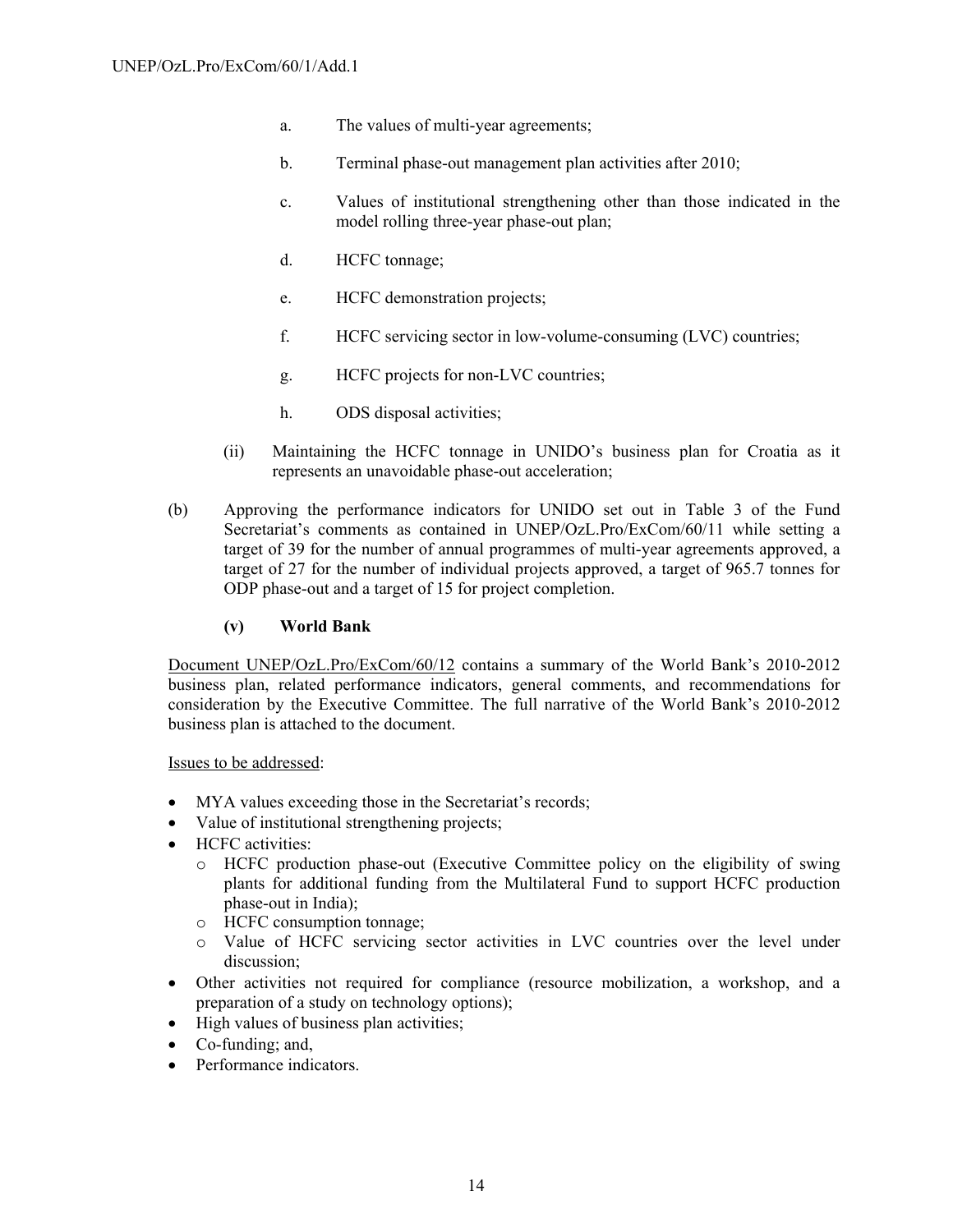Action expected from the Executive Committee: The Executive Committee may wish to consider:

- (a) Endorsing the 2010-2012 business plan of the World Bank as contained in UNEP/OzL.Pro/ExCom/60/12 while noting that endorsement denotes neither approval of the projects identified therein nor their funding levels, and the endorsement is with any modifications based on consideration of the following activities:
	- (i) Those activities associated with issues addressed in the consolidated business plan including:
		- a. The values of multi-year agreements (MYAs);
		- b. Values of institutional strengthening other than those indicated in the model rolling three-year phase-out plan;
		- c. HCFC production sector;
		- d. HCFC tonnage;
		- e. HCFC servicing sector in low-volume-consuming (LVC) countries;
		- f. HCFC projects for non-LVC countries;
		- g. ODS disposal activities;
	- (ii) Maintaining the HCFC tonnage in the World Bank's business plan for:
		- a. Philippines since it reflects an expectation that consumption will rise significantly in the coming years;
		- b. Jordan since it reflects an expectation that consumption will rise significantly in the coming years;
		- c. Thailand since it reflects the improving economic climate in the country;
		- d. Indonesia as it represents an unavoidable phase-out acceleration.
- (b) Approving the performance indicators for the World Bank set out in Table 3 of the Fund Secretariat's comments as contained in UNEP/OzL.Pro/ExCom/60/12 while setting a target of nine for the number of annual tranches of MYAs to be approved.

### **7. Programme implementation**

### **(a) Annual tranche submission delays**

Document UNEP/OzL.Pro/ExCom/60/13 addresses delays in the submission of tranches that were due at the  $60<sup>th</sup>$  Meeting and presents recommendations for consideration by the Executive Committee. It also presents several annual tranches that have been withdrawn from consideration at the  $60<sup>th</sup>$  Meeting due to delays in implementation.

### Issues to be addressed:

• 30 of the 55 annual tranches due for submission to the  $60<sup>th</sup>$  Meeting were not submitted due largely to lack of progress in implementing approved tranches.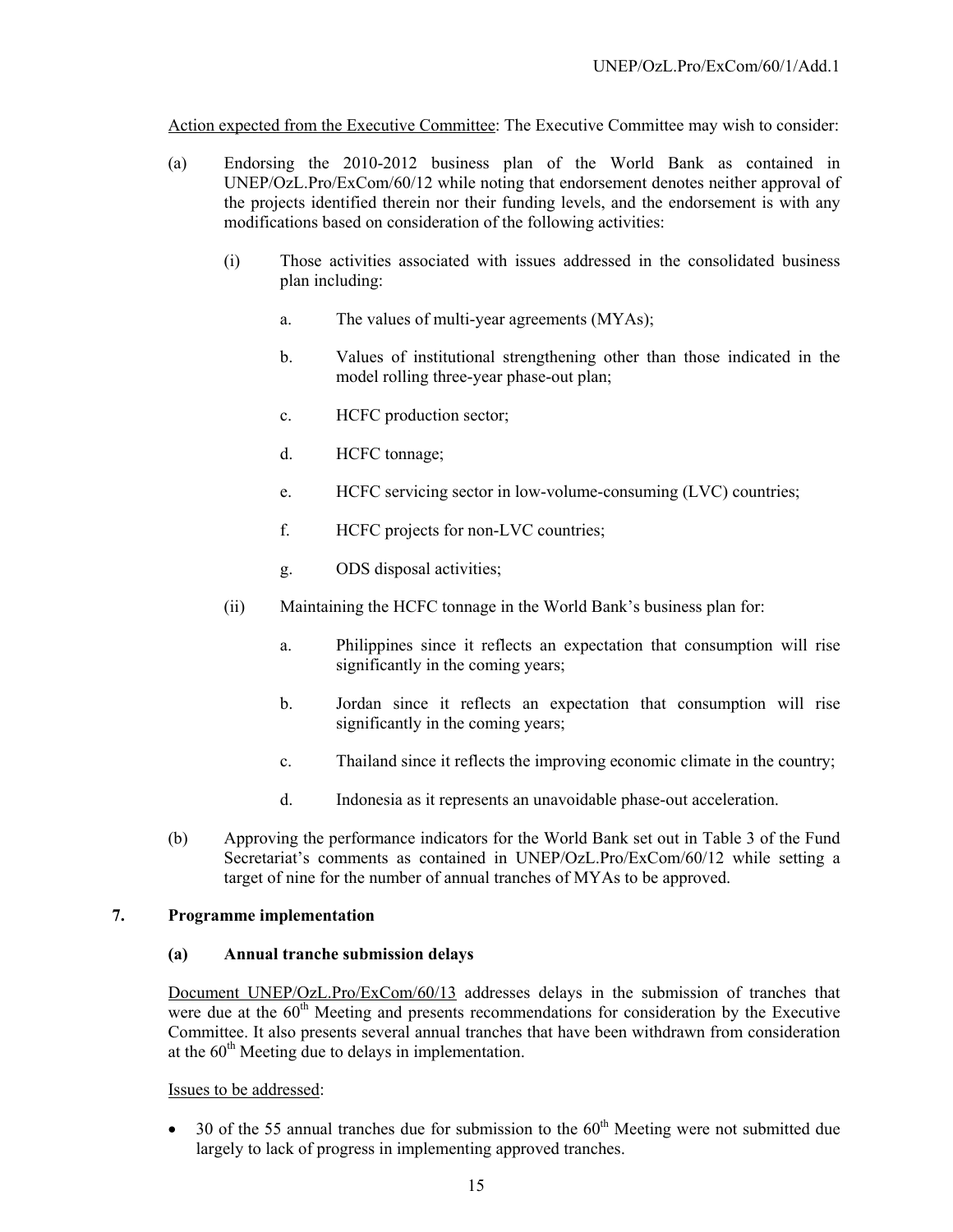Action expected from the Executive Committee: The Executive Committee may wish to consider noting:

- (a) With appreciation, the information on annual tranches submission delays of multi-year agreements submitted to the Secretariat by France, UNDP, UNEP, UNIDO, and the World Bank as contained in the document (UNEP/OzL.Pro/ExCom/60/13);
- (b) That 25 of the 55 annual tranches of multi-year agreements due for submission had been submitted on time to the  $60<sup>th</sup>$  Meeting, but the remaining 30 have not been;
- (c) That letters should be sent for the annual tranches, indicated in Table 1 of the present document, that had been due for submission to the last two meetings with the reasons indicated for the delay, and encouraging implementing agencies and the relevant Article 5 governments to take action to expedite the implementation of the approved tranches so that the overdue tranches could be submitted as early as possible; and
- (d) That letters should be sent for the annual tranches, indicated in Table 2 of the present document, that had been due for submission to the  $60<sup>th</sup>$  Meeting with the reasons indicated for the delay, and encouraging implementing agencies and the relevant Article 5 governments to submit these annual tranches as early as possible.

### **(b) Report on implementation of approved projects with specific reporting requirements**

Document UNEP/OzL.Pro/ExCom/60/14 consists of progress reports on the implementation of NPPs/TPMPs in Afghanistan (1), Brazil (1), Cambodia (1), Fiji (1), Georgia (1), the Islamic Republic of Iran (1), Maldives (1), the Philippines (1), and Samoa (1), as well as reports on the production sector in China (3) and the Bolivarian Republic of Venezuela (1).

Issues to be addressed: None.

- (a) **Afghanistan National phase-out plan (Germany and UNEP):** Take note of the progress report on the implementation of the 2009 work programme of the national CFC phase-out plan (NPP) for Afghanistan and of the verification report of 2008 CFC consumption; approve the annual implementation programme for 2010; and request the Government of Afghanistan, with the assistance of the Government of Germany and UNEP, to submit a progress report on the implementation of the 2010 work programme of the NPP no later than the 63<sup>rd</sup> Meeting of the Executive Committee.
- (b) **Brazil National CFC phase-out plan: implementation plan for the eighth tranche (UNDP):** Note the 2008 verification report and the 2009 annual implementation report of the national CFC phase-out plan (NPP) in Brazil; approve the annual implementation plans for the years 2010 and 2011; and request the Government of Brazil, with the assistance of UNDP, as lead agency, to submit annual implementation reports regarding the previous year to the first meeting of the Executive Committee every year until the NPP is completed.
- (c) **Cambodia Terminal phase-out management plan (UNEP and UNDP):** Take note of the progress report on the implementation of the terminal phase-out management plan for Cambodia.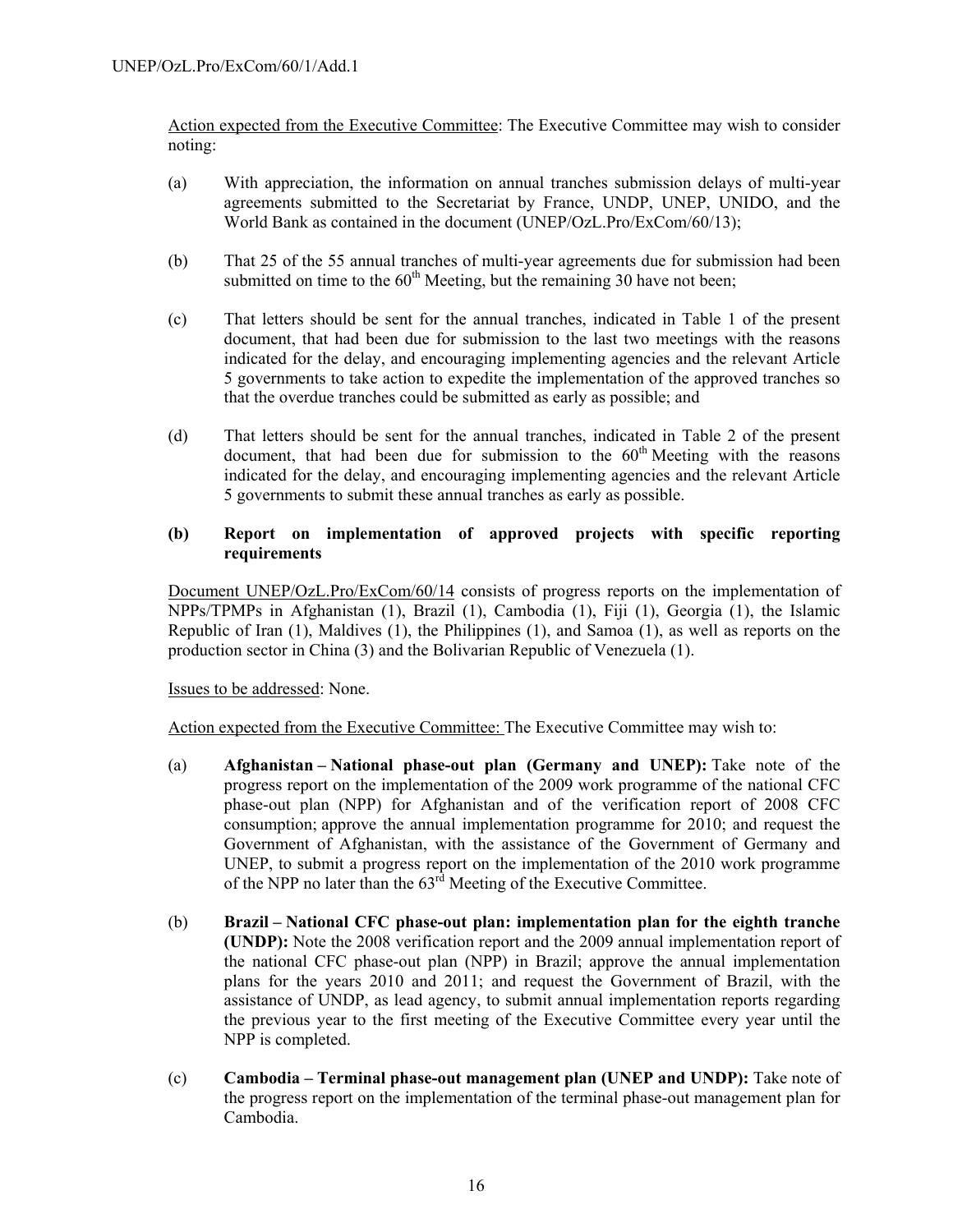- (d) **Fiji Terminal phase-out management plan (UNEP and UNDP):** Take note of the 2009 progress report on the implementation of the terminal phase-out management plan for Fiji.
- (e) **Georgia Terminal CFC phase-out management plan (verification report UNDP):** Note the successful verification of Georgia's compliance with its phase-out obligations for CFC consumption under the terminal phase-out management plan in 2008.
- (f) **Iran (Islamic Republic of) National CFC phase-out plan: 2010 annual implementation programme and 2008 audit report (Germany):** Note the 2008 verification report and the 2009 annual implementation report of the national CFC phase-out plan (NPP) in the Islamic Republic of Iran; approve the annual implementation plan for the year 2010; and request the Government of the Islamic Republic of Iran, with the assistance of the Government of Germany, as lead agency, to submit annual implementation reports regarding the previous year to the first meeting of the Executive Committee every year until the NPP is completed.
- (g) **Maldives Terminal phase-out management plan (UNEP and UNDP):** Take note of the progress report on the implementation of the terminal phase-out management plan (TPMP) for Maldives, and request UNEP and UNDP to expedite the implementation of the end-user investment component of the TPMP, and to report to the Executive Committee at its  $62<sup>nd</sup>$  Meeting on the progress of implementation of this remaining component.
- (h) **Philippines (the) National phase-out plan (World Bank):** Take note of the progress report on the implementation of the 2009 work programme of the national CFC phase-out plan (NPP) for Philippines and of the verification report of 2008 CFC consumption; approve the annual implementation programme for 2010; and request the Government of Philippines, with the assistance of the World Bank, to submit a progress report on the implementation of the 2010 work programme of the NPP no later than the  $63<sup>rd</sup>$  Meeting of the Executive Committee, including a verification report of 2009 consumption.
- (i) **Samoa Terminal phase-out management plan (UNEP and UNDP):** Take note of the progress report on the implementation of the terminal phase-out management plan (TPMP) for Samoa and request UNEP and UNDP to expedite the implementation of the end-user investment component of the TPMP, and to report to the Executive Committee at its  $62<sup>nd</sup>$  Meeting on the progress of implementation of this remaining component.
- (j) **China CFC production phase-out programme: verification of the 2009 annual work programme (World Bank):** Commend the Government of the People's Republic of China and the World Bank for the good efforts made to comply with decisions 56/13 and 57/31 and in successfully implementing the audit for 2009 to confirm the level of production of CFCs for MDIs in China and the remaining stocks.
- (k) **China Phase-out of the production and consumption of CTC for process agent and other non-identified uses (phase I): 2009 verification (World Bank):** Take note of the verification report of the CTC production and consumption for process agent and other non-identified uses (phase I) of the China CTC sector plan for 2009.
- (l) **China Strategy for gradual phase-out of 1,1,1-trichloroethane (TCA) production (second stage programme) (World Bank):** Commend the Government of the People's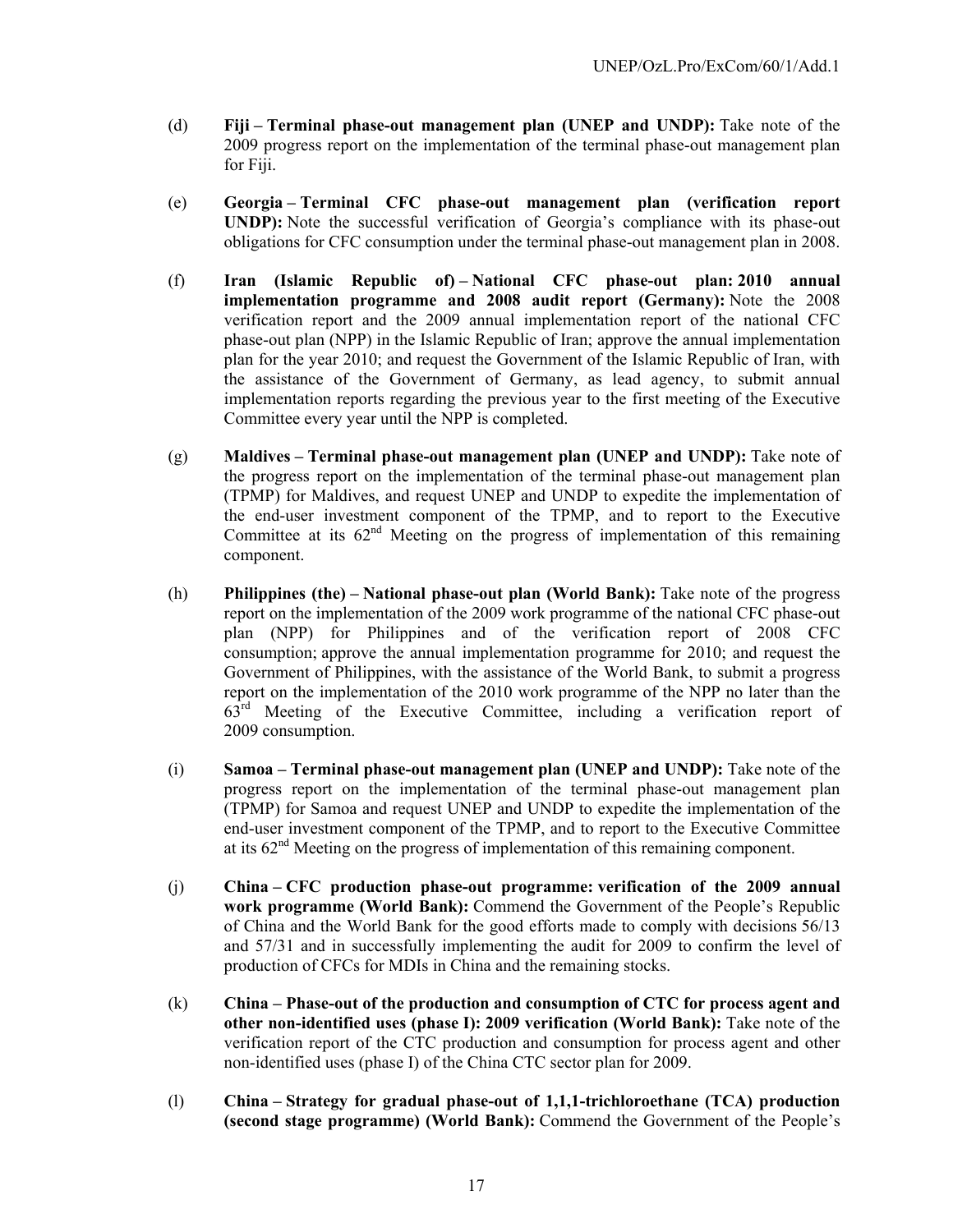Republic of China and the World Bank for successfully dismantling the remaining TCA production facility in China.

(m) **Venezuela ((Bolivarian Republic of) – CFC production phase-out programme (World Bank):** Commend the Government of Bolivarian Republic of Venezuela and the World Bank for the good efforts made to comply with decision 54/15(a) and in successfully implementing the audit for 2009 to confirm the sustained cessation of CFC production at the PRODUVEN plant in the Bolivarian Republic of Venezuela.

### **8. Project proposals**

# **(a) Overview of issues identified during project review**

Document UNEP/OzL.Pro/ExCom/60/15 contains six sections: an analysis of the number of projects submitted by bilateral and implementing agencies to the  $60<sup>th</sup>$  Meeting; policy issues identified during the project review process; projects and activities submitted for blanket approval; investment projects for individual consideration; activities and projects not required for compliance; and activities submitted to the  $60<sup>th</sup>$  Meeting that are not included in the business plan.

### Issues to be addressed:

- Projects submitted to the  $60<sup>th</sup>$  Meeting not included in business plan or not required for compliance;
- Funding of institutional strengthening renewals;
- Final tranches of ODS phase-out plans not submitted to the  $60<sup>th</sup>$  Meeting;
- HCFC phase-out projects with a requested level of funding of over US \$5 million;
- HCFC phase-out projects in domestic and commercial refrigeration enterprises.

Action expected from the Executive Committee: The Executive Committee may wish to:

*Projects submitted to the 60th Meeting not included in business plan or not required for compliance* 

(a) Require that activities submitted at the same meeting as that at which the business plans are considered should be deferred from consideration at the same meeting if they are either: not included in the business plans, submitted at a higher value than those in the business plans, or represent activities not required for compliance that have not been previously considered by the Committee to ensure that business plans reflect submissions to the same meeting and to provide the Committee with a first consideration of a new activity in the business plan before a funding request is made;

### *Funding of institutional strengthening renewals*

- (b) Extending the current date of up to December 2011 for funding renewals of institutional strengthening (IS) projects at current levels to the usual two-year period of renewal;
- (c) Requesting bilateral and implementing agencies as appropriate to include in the request for renewal of IS projects the following indicators:
	- (i) The achievement of effective measures to control HCFC imports, as a condition for full, two-year approval of requests for renewal of IS funding for all projects submitted after the end of 2011;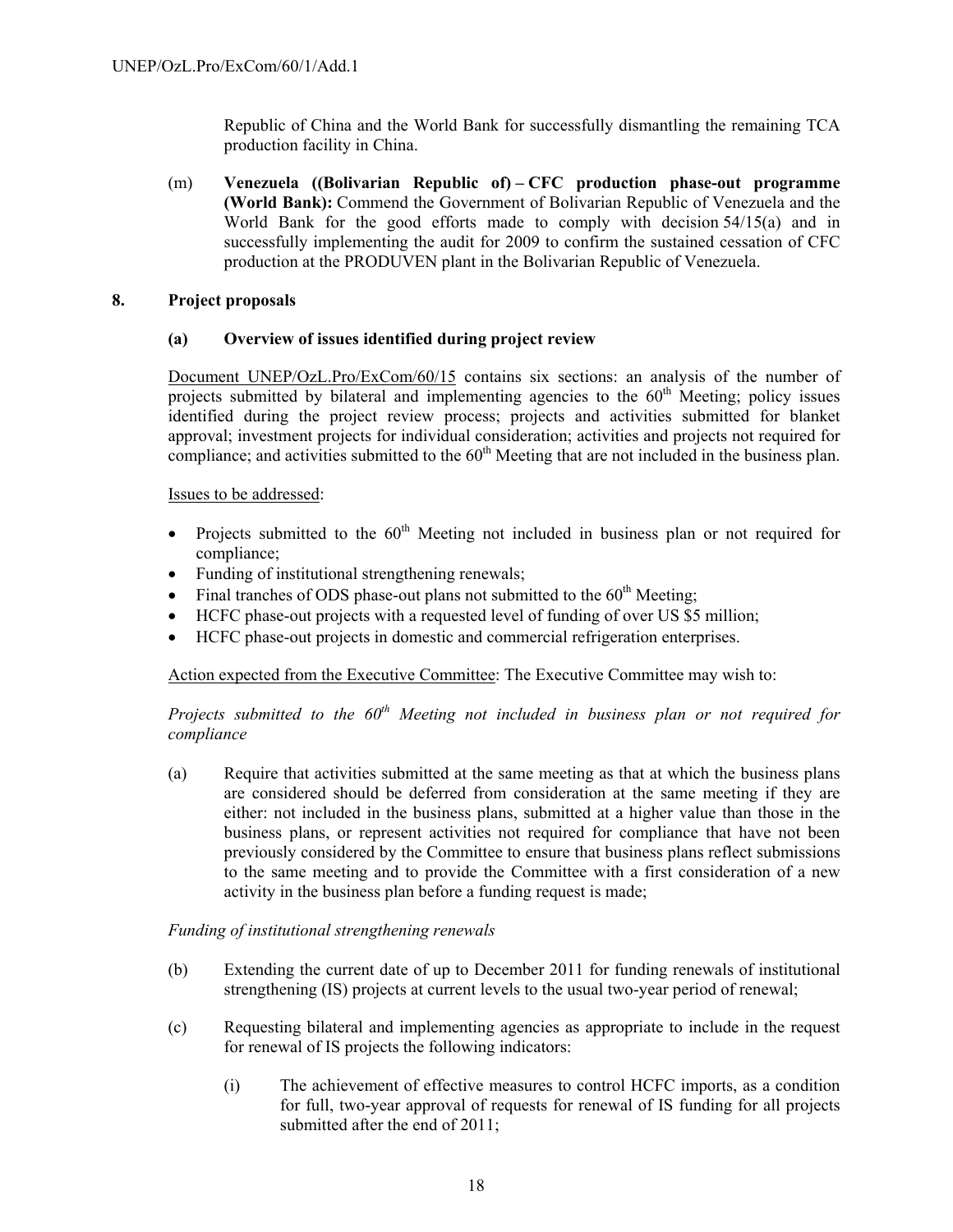- (ii) Specification as an objective for the development of measures to ensure the long term sustainability of monitoring, enforcement and reporting activities, without ongoing support from IS funding, together with indicators for progressive achievement of this objective;
- (d) Requesting the Secretariat to complete the work on objectives, indicators and formats so that the results can be applied to requests for renewal of institutional strengthening projects submitted from the beginning of 2011 onwards;
- (e) Further requesting the Secretariat to place consideration of a possible further review of funding for renewal of IS projects on the agenda of the Executive Committee at a future meeting;

# *Final tranches of ODS phase-out plans not submitted to the 60th Meeting*

- (f) Allowing the submission of outstanding funding tranches of national phase-out plans (NPPs) or terminal phase-out plans (TPMPs) in Article 5 countries to the  $61<sup>st</sup>$  Meeting on the understanding that the Governments concerned, with the assistance from relevant bilateral and implementing agencies, will consider implementing activities to sustain zero consumption of CFCs, and other activities to facilitate the phase-out of HCFCs;
- (g) Funding tranches of NPPs or TPMPs not submitted to the  $61<sup>st</sup>$  Meeting should be integrated into the relevant HCFC phase-out management plans (HPMPs) of the countries concerned;

### *HCFC phase-out projects with a requested level of funding of over US \$5 million*

(h) In order to allow for a thorough review of HCFC projects in the consumption sector with a requested level of funding of more than US \$5 million that might be submitted in 2010 by Article 5 countries in advance of completion of their HPMPs, bilateral and implementing agencies assisting those countries are requested to submit only one project proposal covering all the enterprises in the relevant sector or subsector, 12 weeks in advance of the Meeting at which it is to be considered;

### *HCFC phase-out projects in domestic and commercial refrigeration enterprises*

(i) Consider that projects for the conversion of domestic and/or commercial refrigeration enterprises where the total HCFC consumption is used as a foam blowing agent should be considered under the foam sector as rigid insulation refrigeration foam; and to establish the cost-effectiveness threshold at a future meeting once sufficient information has been gathered from the review of HCFC phase-out projects as stand-alone projects and/or as components of HPMPs;

### *Projects and activities submitted for blanket approval*

- (j) Approve the projects and activities submitted for blanket approval at the levels of funding indicated in Annex []to the final report, together with the conditions or provisions included in the corresponding project evaluation documents and the conditions attached to the projects by the Executive Committee;
- (k) That, for projects related to renewal of institutional strengthening, blanket approval included approval of the observations to be communicated to recipient governments contained in Annex [] to the final report;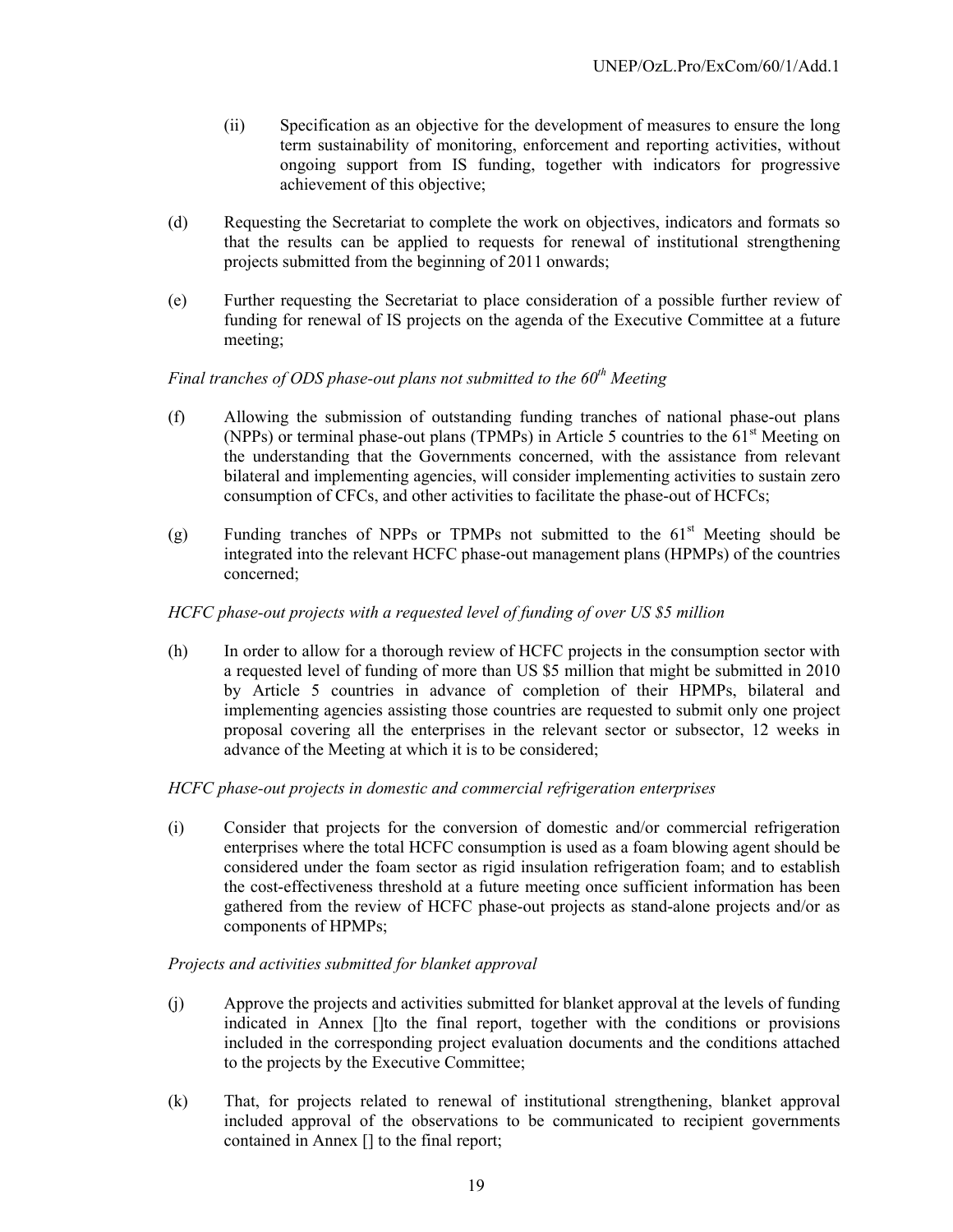# **(b) Bilateral cooperation**

Document UNEP/OzL.Pro/ExCom/60/16 provides an overview of requests from bilateral agencies, and whether these are eligible for approval by the Executive Committee in light of the maximum level of bilateral cooperation available for 2009-2010. Of the fifteen projects submitted to the  $60<sup>th</sup>$  Meeting, there are six requests that are fully addressed in this document while the others are addressed in the respective country project proposals.

Issues to be addressed:

- Cut-off date for eligibility of HCFC manufacturing enterprises;
- Nature of activities usually undertaken by UNEP;
- Projects not required for compliance;
- Resource mobilization activity to be discussed under agenda item "Incentives associated with Multilateral Fund climate impact indicator and a Special Funding Facility".

- (a) To consider whether to fund the request for the Government of Germany for the preparation of an investment project as part of the HPMP for Afghanistan at the level of funding of US \$30,000 indicated in Table 5 of document UNEP/OzL.Pro/ExCom/60/16, consistent with decision 56/16;
- (b) To consider whether or not to approve the request from the Government of Italy to prepare two technical publications on the experiences of project implementation in the Montreal Protocol, at the level of funding of US \$110,000 plus support costs;
- (c) To consider the request of Italy to funding the project on a study on mechanisms and strategies for accounting emission reductions related to HCFC phase-out in the post-2012 climate regime: synergies between Montreal Protocol and the carbon finance in the introduction of alternatives to HCFCs in light of the information presented above, and in the discussion on agenda item 11, Incentives associated with Multilateral Fund climate impact indicator and a Special Funding Facility.
- (d) To request the Treasurer to offset the costs of the bilateral projects approved at the  $60<sup>th</sup>$  Meeting as follows:
	- (i) [US \$887,922] (including agency fees) against the balance of Canada's bilateral contribution for 2010;
	- (ii) US \$90,965 (including agency fees) against the balance of the Czech Republic's bilateral contribution for 2010;
	- (iii) [US \$1,120,000] (including agency fees) against the balance of France's bilateral contribution for 2010;
	- (iv) [US \$305,008] (including agency fees) against the balance of Germany's bilateral contribution for 2010;
	- (v) [US \$770,566] (including agency fees) against the balance of Italy's bilateral contribution for 2010;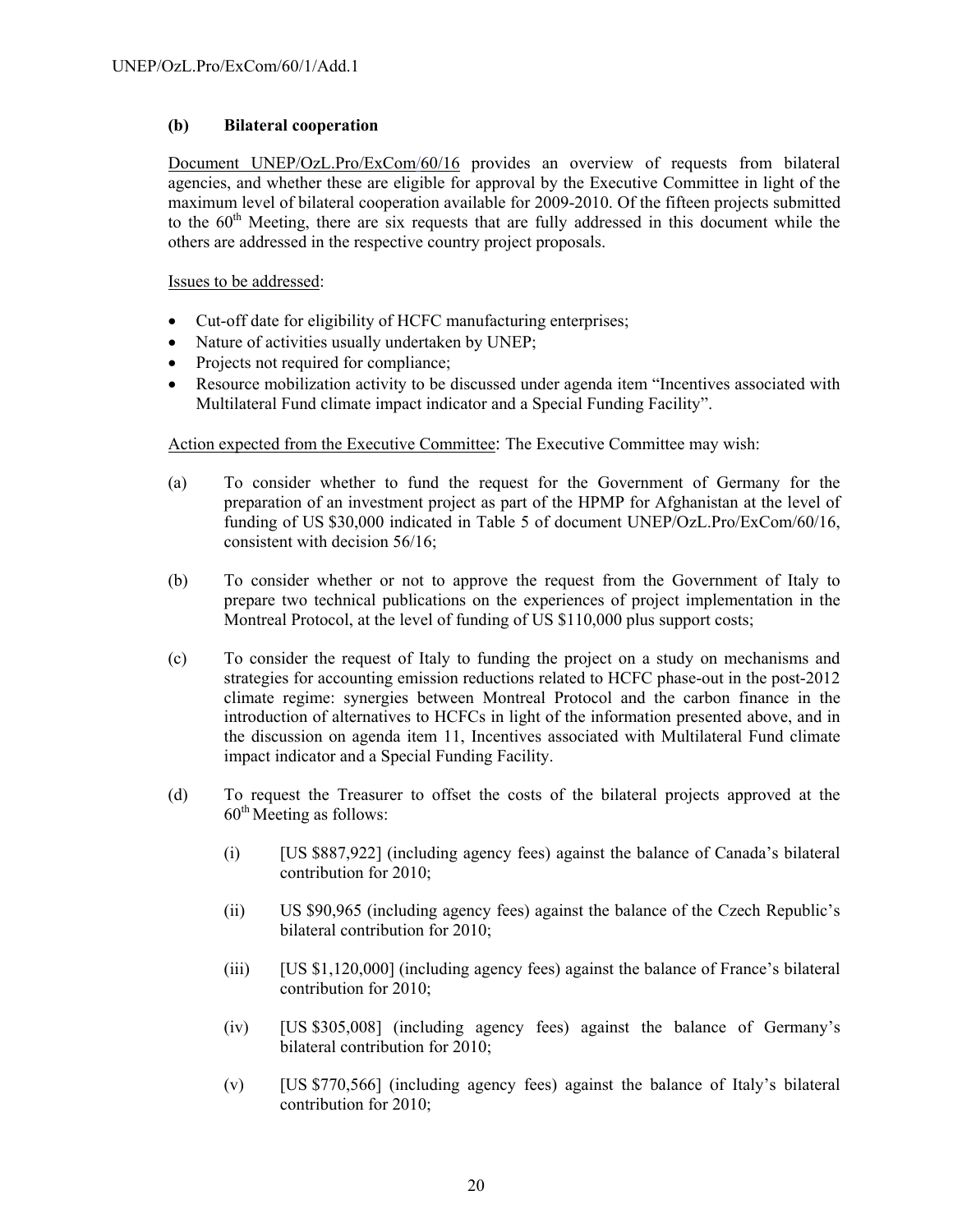- (vi) [US \$566,243] (including agency fees) against the balance of Japan's bilateral contribution for 2010; and
- (vii) [US \$893,000] (including agency fees) against the balance of Spain's bilateral contribution for 2010;

### **(c) Work programmes**

### **(i) 2010 work programme of UNDP**

Document UNEP/OzL.Pro/ExCom/60/17\* contains 7 activities submitted by UNDP including two requests for renewal of the institutional strengthening projects, three project preparation requests for HCFC demonstration projects, one request for preparation for an ODS disposal project, and one request for technical assistance for resource mobilization. The requests for renewal of the institutional strengthening projects were recommended for blanket approval and have therefore been approved under agenda item 8(a). The rest are for individual consideration.

### Issues to be addressed:

- Activities to be discussed under Agenda item 6b(iv) under the agency's business plan;
- Demonstration project in the XPS foam sector when not yet agreed in the business plan
- Demonstration projects in the solvent sector, sector with the smallest contribution to the overall HCFC consumption in the country;
- Resource mobilization activity to be discussed under agenda item "Incentives associated with Multilateral Fund climate impact indicator and a Special Funding Facility".

- (a) To express to the Governments of Brazil and India the comments which appear in Annex II to document UNEP/OzL.Pro/ExCom/60/17\*;
- (b) To consider the submissions and whether or not to approve the requests for:
	- (i) Project preparation for a demonstration project for conversion from HCFC- $142b+HCFC-22$  technology to Methyl Formate with  $CO<sub>2</sub>$  co-blowing technology in the manufacture of XPS Foam at Feininger (Nanjing) Energy Saving Technology Co. Ltd. (US \$30,000);
	- (ii) Project preparation for a demonstration project for conversion from HCFC-141b to solvent-free modified silicone oil for silication applications at Shifeng Medical Apparatus and Instrument Co. Ltd. (US \$30,000 ); and
	- (iii) Project preparation for a demonstration project for conversion from HCFC-141b to a combination of Isopropyl Alcohol and Hydrocarbon-based compounds in solvent cleaning applications at Zhejiang KDL Medical Equipment Group Ltd. (US \$30,000);
- (c) To approve the request for project preparation for a pilot project for ODS disposal in India in the light of the information presented, and in line with decision 58/19.
- (d) To consider the request for technical assistance for mobilizing resources to maximize climate benefits of HCFC phase-out, in light of the information presented, and in the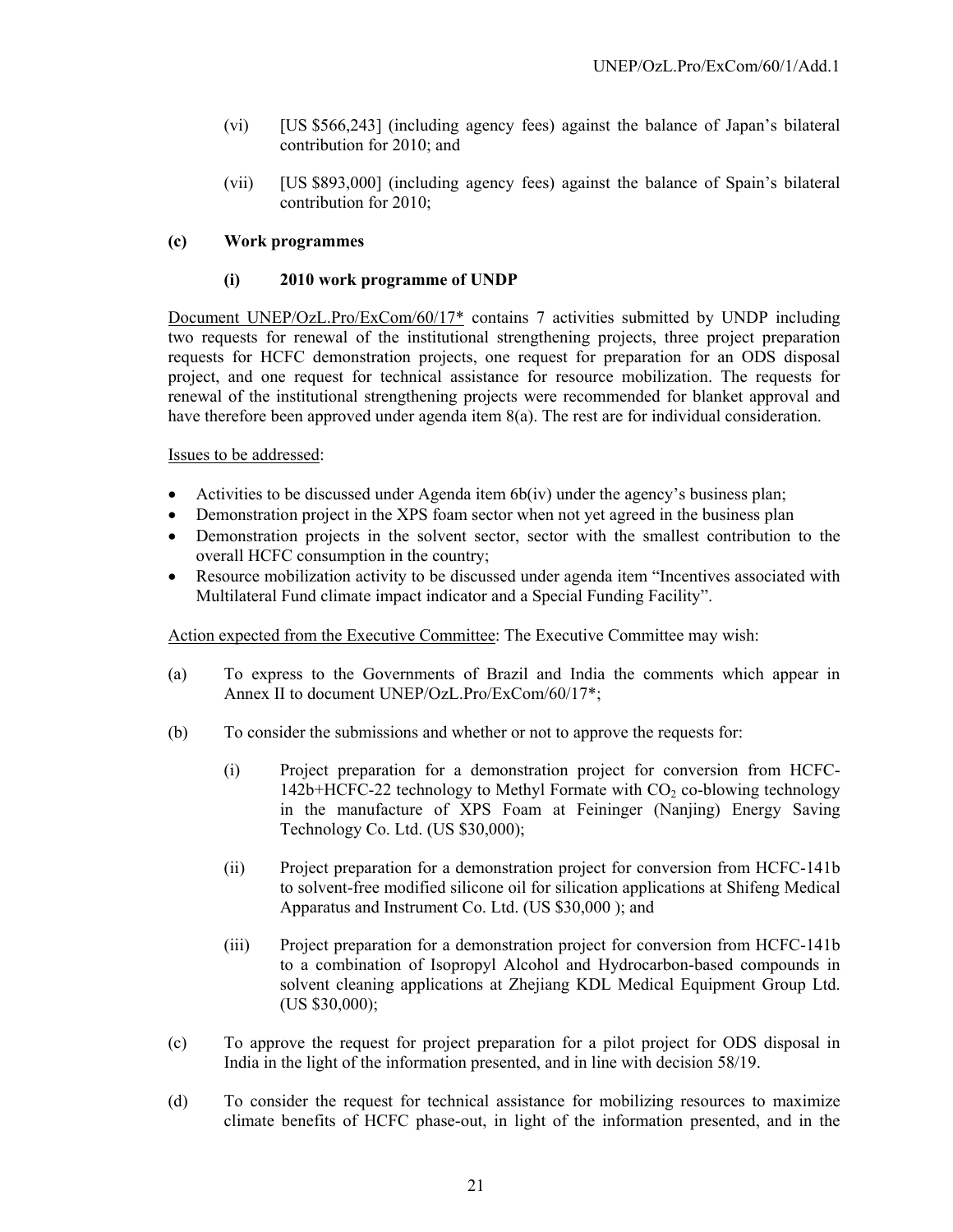discussion on agenda item 11, Incentives associated with Multilateral Fund climate impact indicator and a Special Funding Facility.

# **(ii) 2010 work programme of UNEP**

Document UNEP/OzL.Pro/ExCom/60/18 contains 21 activities submitted by UNEP, including requests for four institutional strengthening projects, four for project preparation, six for technical assistance, and nine TPMP/NPP tranches and one HPMP which are discussed in the relevant country project documents. Five activities are recommended for blanket approval and were approved under agenda item  $8(a)$ . Six are for individual consideration and are described in this work programme.

Issues to be addressed:

- No country programme implementation data for 2008;
- Activities not required for compliance and to be discussed in Agenda item 6b(iii) under the agency's business plan;
- Higher cost of activity not in line with decision 57/9.

- (a) To consider the institutional strengthening renewal request for Nauru in view of decision 52/5(f) and approve the projects subject to the receipt of Nauru's country programme data for 2008 by the Multilateral Fund Secretariat as soon as possible and not later than 1 May 2010. Once approved, the Executive Committee may also wish to express to the Government of Nauru the comments which appear in Annex II to the document;
- (b) To consider not approving the project for the establishment of a methyl bromide help desk for dates, and urge UNEP to continue providing assistance to the countries in West Asia through the Compliance Assistance Programme;
- (c) To consider approving the project for regional enforcement networking to improve compliance with the Montreal Protocol and support other chemical Multilateral Environmental Agreements, for one year only at the level of funding of US \$165,000 plus support cost indicated in Table 1 of document UNEP/OzL.Pro/ExCom/60/18, on the understanding that:
	- (i) This is without prejudice to future funding approvals for the remaining year proposed for this project;
	- (ii) In requesting funding for the second year, UNEP shall prepare a report on the outputs of the network's first year of operation;
- (d) To consider not approving the request for technical assistance for Article 5 countries to manage their essential-use nominations, and urge UNEP to continue providing assistance to these countries through the regional networks funded under the Compliance Assistance Programme;
- (e) To approve the proposal for the development of HCFC phase-out management plan (HPMP) for Pacific Island countries (PIC) through a regional approach at the level of funding of US \$494,600 plus support cost indicated in Table 1 of document UNEP/OzL.Pro/ExCom/60/18, on the understanding that: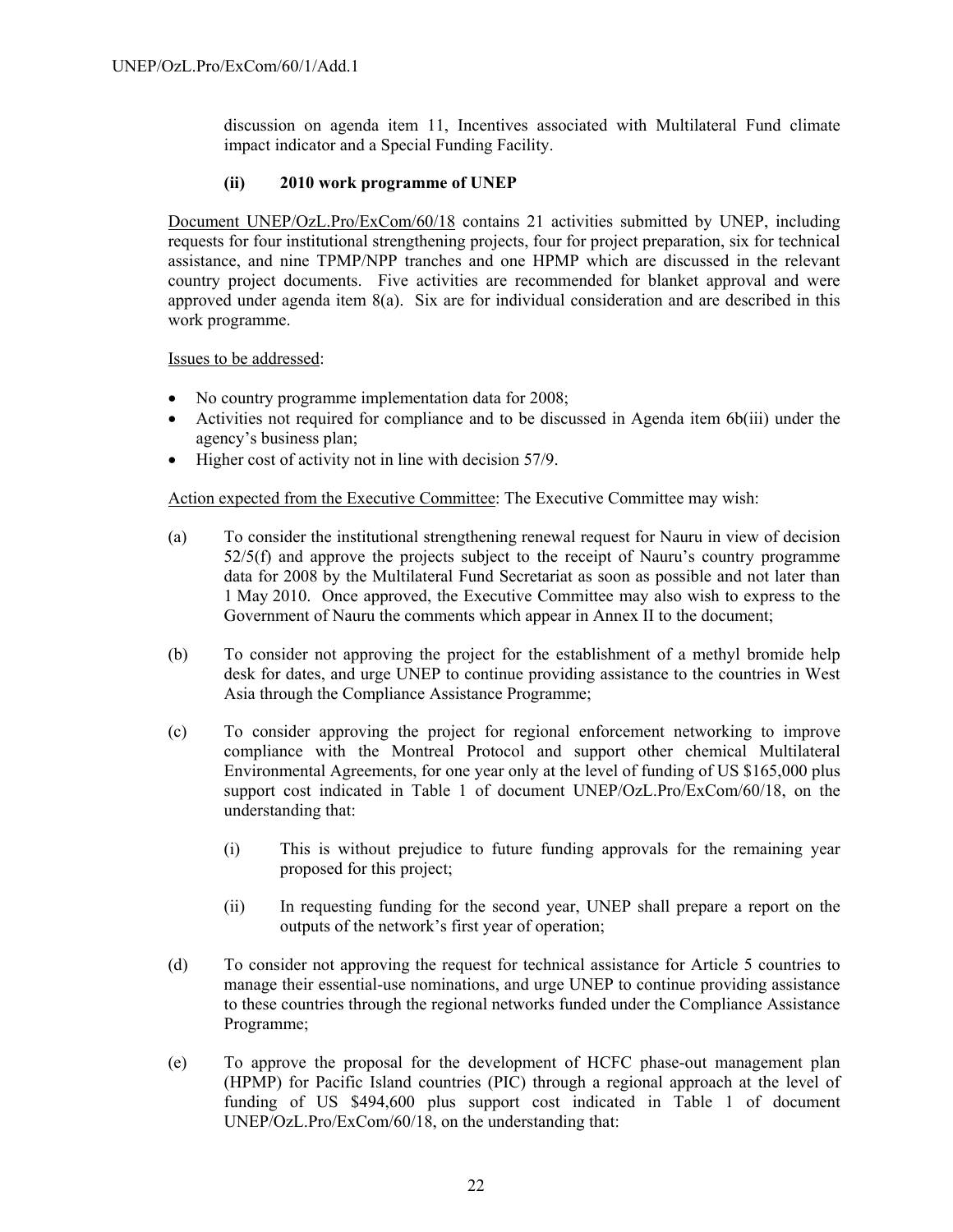- (i) The resulting HPMP for the PIC countries will contain activities to meet the 35 per cent reduction target of HCFC consumption by 2020; and
- (ii) UNEP continues exploring how the regional approach could be used in the implementation of the HPMPs for these 12 countries;
- (f) To consider not approving the request for a techno-economic study on cost benefit of leapfrogging high GWP alternatives to HFCs to low GWP or zero GWP alternatives.

### **(iii) 2010 work programme of UNIDO**

Document UNEP/OzL.Pro/ExCom/60/19 contains 18 activities submitted for funding by UNIDO including 16 requests for project preparation and two technical assistance requests. Twelve requests comprising of project preparation for HPMPs and investment activities in HPMPs as well as technical and preparatory assistance for methyl bromide were recommended for blanket approval and have therefore been considered under agenda item 8(a). The other six requests are for individual consideration.

### Issues to be addressed:

- No country programme implementation data for 2008;
- Activities to be discussed under Agenda item  $6b(v)$  under the agency's business plan;
- Project preparation requests for demonstration project in the XPS foam sector
- Project preparation for ODS disposal projects in line with decision 59/10
- Resource mobilization activity to be discussed under agenda item "Incentives associated with Multilateral Fund climate impact indicator and a Special Funding Facility".

Action expected from the Executive Committee: The Committee may wish to consider:

- (a) The requests for project preparation for HCFC investment activities for large AC manufacturers in the refrigeration and foam sectors in view of decision 52/5(f) and approve the request for additional project preparation for investment activities for Saudi Arabia subject to the receipt of its country programme 2008 by the Multilateral Fund as soon as possible and not later than 1 May 2010;
- (b) The request for project preparation for a demonstration project using HC as alternative to HCFC-22 in the manufacture of XPS foam at Shanghai Xinzhao at the level of funding indicated in Table 1 of document UNEP/OzL.Pro/ExCom/60/19;
- (c) The request for project preparation of a pilot ODS disposal project in Egypt, in the light of the information presented, and approving it in line with decisions 58/19 and 59/10;
- (d) The request for project preparation of a pilot ODS disposal project in Nigeria in the light of the information presented, and approving it in line with decisions 58/19 and 59/10.
- (e) The request for technical assistance for mobilizing resources to maximize climate benefits of HCFC phase-out, in light of the information presented, and in the discussion on agenda item 11, Incentives associated with Multilateral Fund climate impact indicator and a Special Funding Facility.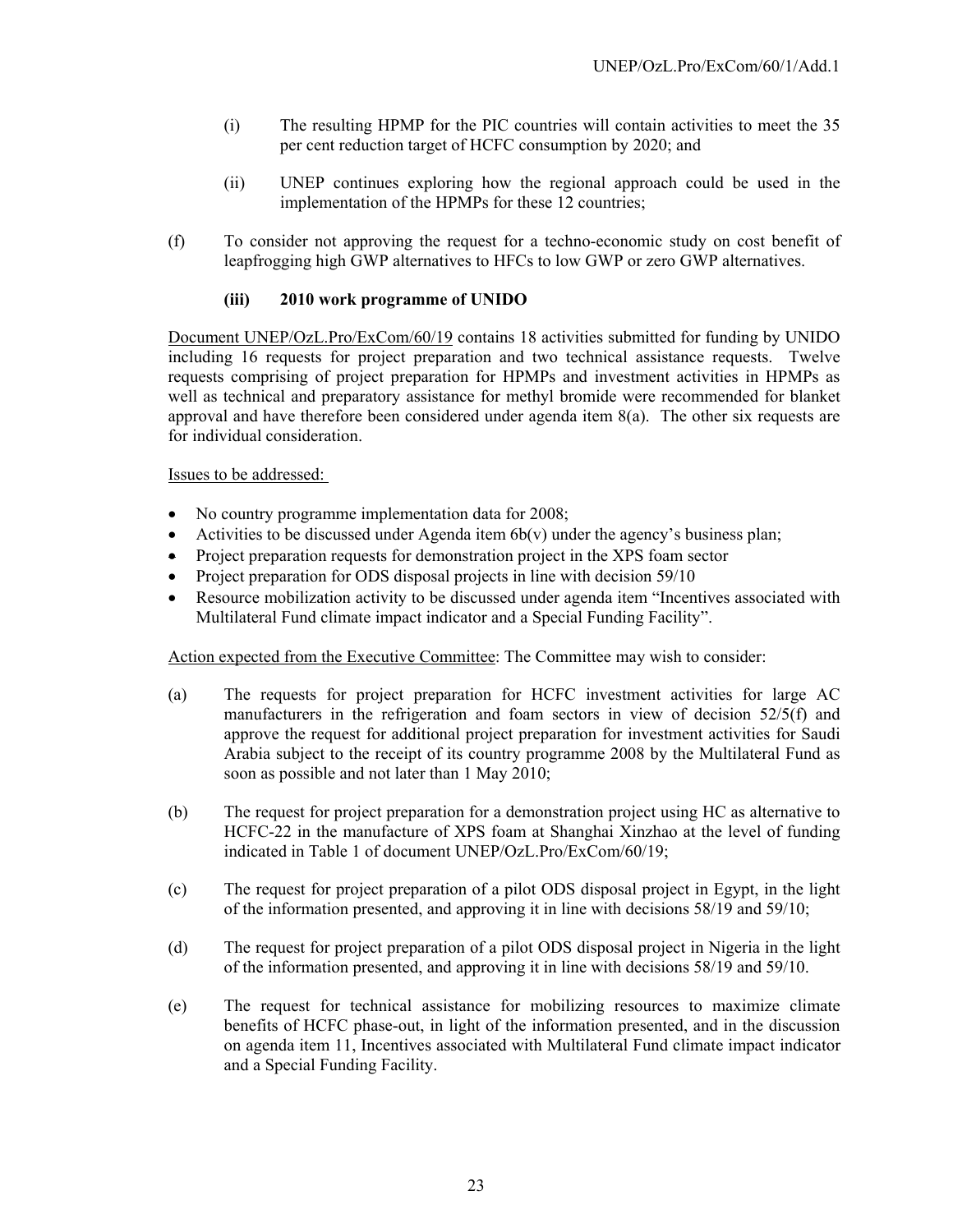# **(iv) 2010 work programme of the World Bank**

Document UNEP/OzL.Pro/ExCom/60/20 contains four activities submitted for funding by the World Bank including one request for institutional strengthening renewal for the Philippines, two requests for project preparation on HPMP investment activities and one request for technical assistance for resource mobilization. The request for renewal of the institutional strengthening project and those for project preparation for HPMPs were recommended for blanket approval and have been dealt with under agenda item 8(a). The request for a technical assistance project for resource mobilization is for individual consideration.

Issue to be addressed:

• Resource mobilization activity to be discussed under agenda item "Incentives associated with Multilateral Fund climate impact indicator and a Special Funding Facility".

Action expected from the Executive Committee: The Executive Committee may wish to consider the request for resource mobilization, in light of the information presented in document UNEP/OzL.Pro/ExCom/60/20, and in the discussion under agenda item 11, Incentives associated with Multilateral Fund climate impact indicator and a Special Funding Facility.

### **(d) Investment projects**

Document UNEP/OzL.Pro/ExCom/60/15 contains a list of projects for individual consideration (see Table 1). There are [four] projects still under discussion due to cost-related issues. All other investment projects, both on-going and new activities, were recommended for blanket approval and were considered in agenda item 8(a).

Issues to be addressed: In Table 1 below, each of the projects should be considered for approval individually. Project descriptions and the comments of the Secretariat can be found in the relevant country project document referred to in the table.

| Country  | Project                                              |              | <b>Issue</b>                   | <b>ExCom</b> |  |
|----------|------------------------------------------------------|--------------|--------------------------------|--------------|--|
|          |                                                      |              |                                | document     |  |
| Foam     |                                                      |              |                                |              |  |
| Colombia | Demonstration project to validate the use of super-  | Japan        | HCFC demonstration project.    | 60/25        |  |
|          | critical CO2 in the manufacture of sprayed           |              | Cost agreed                    |              |  |
|          | polyurethane rigid foam                              |              |                                |              |  |
| Colombia | Conversion plan from HCFCs to hydrocarbons in the    | <b>UNDP</b>  | HCFC investment project. Cost  | 60/25        |  |
|          | production of polyurethane rigid insulation foam in  |              | agreed                         |              |  |
|          | the domestic refrigeration subsector (Mabe Colombia, |              |                                |              |  |
|          | Industrias Haceb, Challenger and Indusel S.A.)       |              |                                |              |  |
|          | Challenger)                                          |              |                                |              |  |
| Croatia  | Phase-out of HCFC-141b from the manufacturing of     | Italy        | HCFC investment project. Two   | 60/27        |  |
|          | polyurethane rigid and integral skin foams at Poly-  |              | technologies proposed. Cost    |              |  |
|          | Mix                                                  |              | agreed                         |              |  |
| Pakistan | Phase-out of HCFC-141b from the manufacturing of     | <b>UNIDO</b> | HCFC investment project. Cost  | 60/36        |  |
|          | insulation PU rigid foam at United Refrigeration,    |              | agreed                         |              |  |
|          | HNR (Haier), Varioline Intercool and Shadman         |              |                                |              |  |
|          | Electronics companies                                |              |                                |              |  |
| Pakistan | Phase-out of HCFC-141b from the manufacturing of     | <b>UNIDO</b> | HCFC investment project. Cost  | 60/36        |  |
|          | insulation PU rigid foam at Dawlance                 |              | agreed                         |              |  |
| Turkey   | Validation of the use of HFO-1234ze as blowing       | <b>UNDP</b>  | HCFC demonstration project.    | 60/41        |  |
|          | agent in the manufacture of extruded polystyrene     |              | Cost agreed                    |              |  |
|          | foam boardstock (phase I)                            |              |                                |              |  |
| Fumigant |                                                      |              |                                |              |  |
| Chile    | National phase-out of methyl bromide - terminal      | UNIDO/       | Multiyear agreement. No        | 60/23        |  |
|          | project (first tranche)                              | <b>UNEP</b>  | outstanding issues. Cost agree |              |  |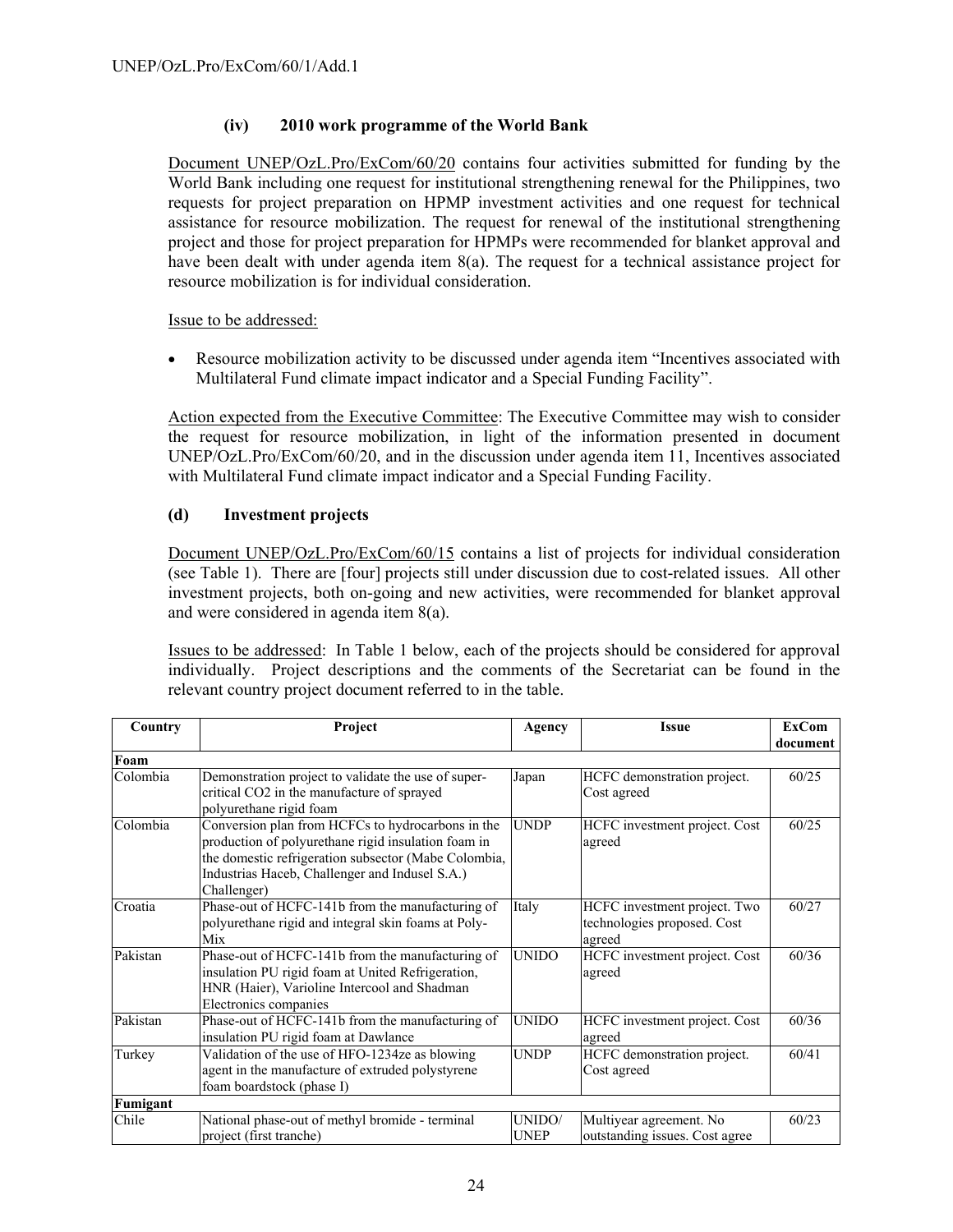| Country                  | Project                                                                                                                                                                                                                           | <b>Agency</b>           | <b>Issue</b>                                                                                        | <b>ExCom</b><br>document |
|--------------------------|-----------------------------------------------------------------------------------------------------------------------------------------------------------------------------------------------------------------------------------|-------------------------|-----------------------------------------------------------------------------------------------------|--------------------------|
| Phase-out plan           |                                                                                                                                                                                                                                   |                         |                                                                                                     |                          |
| Bangladesh               | National ODS phase-out plan (fifth, sixth and seventh<br>tranches)                                                                                                                                                                | UNDP/<br><b>UNEP</b>    | CFC consumption over<br>allowable level in agreement,<br>due to high consumption for<br><b>MDIs</b> | 60/21                    |
| Egypt                    | National CFC phase-out plan (fourth and fifth<br>tranches)                                                                                                                                                                        | <b>UNIDO</b>            | CFC consumption over level in<br>agreement, due to<br>manufacturing of MDIs                         | 60/28                    |
| <b>HPMP</b>              |                                                                                                                                                                                                                                   |                         |                                                                                                     |                          |
| Macedonia,<br><b>FYR</b> | HCFC phase-out management plan (phase I, first<br>tranche)                                                                                                                                                                        | <b>UNIDO</b>            | HPMP (resubmitted from the<br>59th Meeting)                                                         | 60/40                    |
| Maldives                 | HCFC phase-out management plan (first tranche)                                                                                                                                                                                    | UNDP/<br><b>UNEP</b>    | HPMP for complete HCFC<br>phase-out                                                                 | 60/33                    |
| Refrigeration            |                                                                                                                                                                                                                                   |                         |                                                                                                     |                          |
| China*                   | Demonstration project for conversion from HCFC-22<br>technology to HFC-32 technology in the manufacture<br>of commercial air-source chillers/heat pumps at<br>Tsinghua Tong Fang Artifical Environment Co. Ltd.                   | <b>UNDP</b>             | HCFC demonstration project.<br>Cost not yet agreed                                                  | 60/24                    |
| China*                   | Demonstration project for conversion from HCFC-22<br>technology to Ammonia/CO2 technology in the<br>manufacture of two-stage refrigeration systems for<br>cold storage and freezing applications at Yantai Moon<br>Group Co. Ltd. | <b>UNDP</b>             | HCFC demonstration project.<br>Cost not yet agreed                                                  | 60/24                    |
| Jordan*                  | Phase-out of HCFC-22 and HCFC-141b from the<br>manufacture of unitary air-conditioning equipment at<br>Petra Engineering Industries Co.                                                                                           | <b>UNIDO</b>            | HCFC demonstration project.<br>Cost not yet agreed                                                  | 60/31                    |
| <b>Destruction</b>       |                                                                                                                                                                                                                                   |                         |                                                                                                     |                          |
| Mexico*                  | Demonstration project for disposal of unwanted ODS<br>(phase I)                                                                                                                                                                   | France/<br><b>UNIDO</b> | ODS destruction project. Cost<br>not yet agreed                                                     | 60/34                    |

 $(*)$  If no agreement on the funding level is reached two weeks in advance of the 60th Meeting, the project would be deferred to a future Meeting as required under decision 20/15.

Action expected from the Executive Committee: The Committee may wish to consider whether to approve each of the projects listed in the table above on the basis of the information provided in the relevant project proposal document including the Secretariat's comments, any additional documents circulated in accordance with decision 41/80 and, any additional information provided at the meeting by the Secretariat or the relevant implementing/bilateral agency.

# **9. HCFCs**

### **(a) Relevant aspects of component upgrade in HCFC conversion projects (decision 59/13(b))**

Document UNEP/OzL.Pro/ExCom/60/45 contains information regarding the relevant aspects of component upgrade in HCFC conversion projects as requested by the Executive Committee in its decision 59/13.

Issues to be addressed:

• Conversion of refrigeration and air conditioning equipment manufacturers and funding for components which strongly influence the energy efficiency with impact on the overall costs of the projects.

Action expected from the Executive Committee**:** The Executive Committee may wish to consider defining as a baseline for currently manufactured equipment in the refrigeration and air conditioning sector, against which funding is provided for the conversion of manufacturing facilities, either as: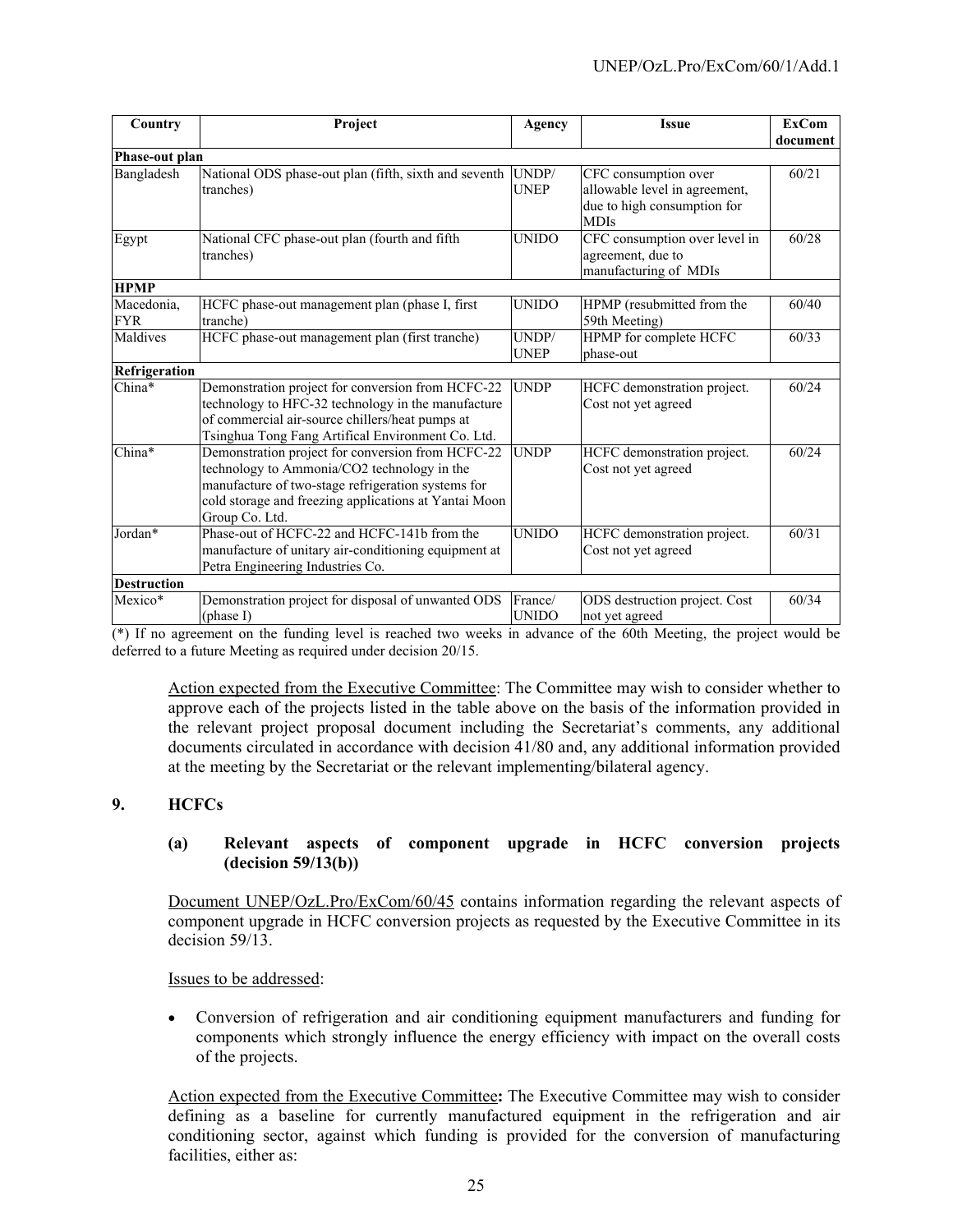- (a) The physical characteristics of the equipment to be no more than the sum of the physical characteristics of its components, so that after a conversion the defining characteristics of the components would remain largely unchanged or only improved to the degree necessary where no similar component would be available;
- Or
- (b) The energy efficiency of the equipment, so that after a conversion the energy efficiency would remain largely unchanged; and
- (c) Request the Fund Secretariat to develop, in time for the  $61<sup>st</sup>$  Meeting, terms of reference for a market study to provide the necessary base data for a model on how to fund incremental operating costs for compressors.

### **(b) Outstanding HCFC issues: cut-off date, level of incremental operating costs, funding provided to the servicing sector, and incremental capital costs (decision 59/46)**

 Document UNEP/OzL.Pro/ExCom/60/46 was prepared in response to decision 59/46. At the  $59<sup>th</sup>$  Meeting of the Executive Committee, the contact group on outstanding HCFC policy issues was reconvened to consider the text agreed in principle during the 58<sup>th</sup> Meeting of the Committee as well as the bracketed draft decision text, and a summary of still outstanding issues. The document presents the status of the criteria for funding HCFC phase-out in the consumption sector negotiated by the contact group during the  $59<sup>th</sup>$  Meeting. The document also includes two annexes (i.e., a summary of the progress on negotiations on incremental operating costs and cut-off dates during the 59<sup>th</sup> Meeting; and a summary of the further analysis on HCFC phase-out in the refrigeration servicing sector, including a new funding approach that was presented at the  $59<sup>th</sup>$  Meeting)

### Issues to be addressed:

- The options for an eligible cut-off date for installation of HCFC-based manufacturing equipment;
- Providing funding for the second-stage conversions of enterprises that were converted from CFC to HCFC technology through the Multilateral Fund;
- Methodologies for calculating eligible incremental costs, in particular operating costs, during the first stage of the implementation of HPMPs;
- Cost effectiveness thresholds for HCFCs;
- Technological upgrades and conversions before the end of the equipment's useful life;
- Applicability of the low-volume consuming country category with regard to HCFCs;
- Starting points for aggregate reductions in HCFC consumption.

Action expected from the Executive Committee: The Committee might wish to consider adopting the following criteria for funding HCFC phase-out in the consumption sector in Article 5 countries (for ease of reference, the new text introduced during the negotiations is highlighted):

# Cut-off date

- (a) Not to consider any projects to convert to HCFC-based capacity installed after [2005] or [21 September 2007];
- (b) [Not to consider any projects to convert HCFC-based capacity installed after 21 September 2007; [and for the Executive Committee to consider [review] all eligible projects that will come forward with installed capacity prior to this date];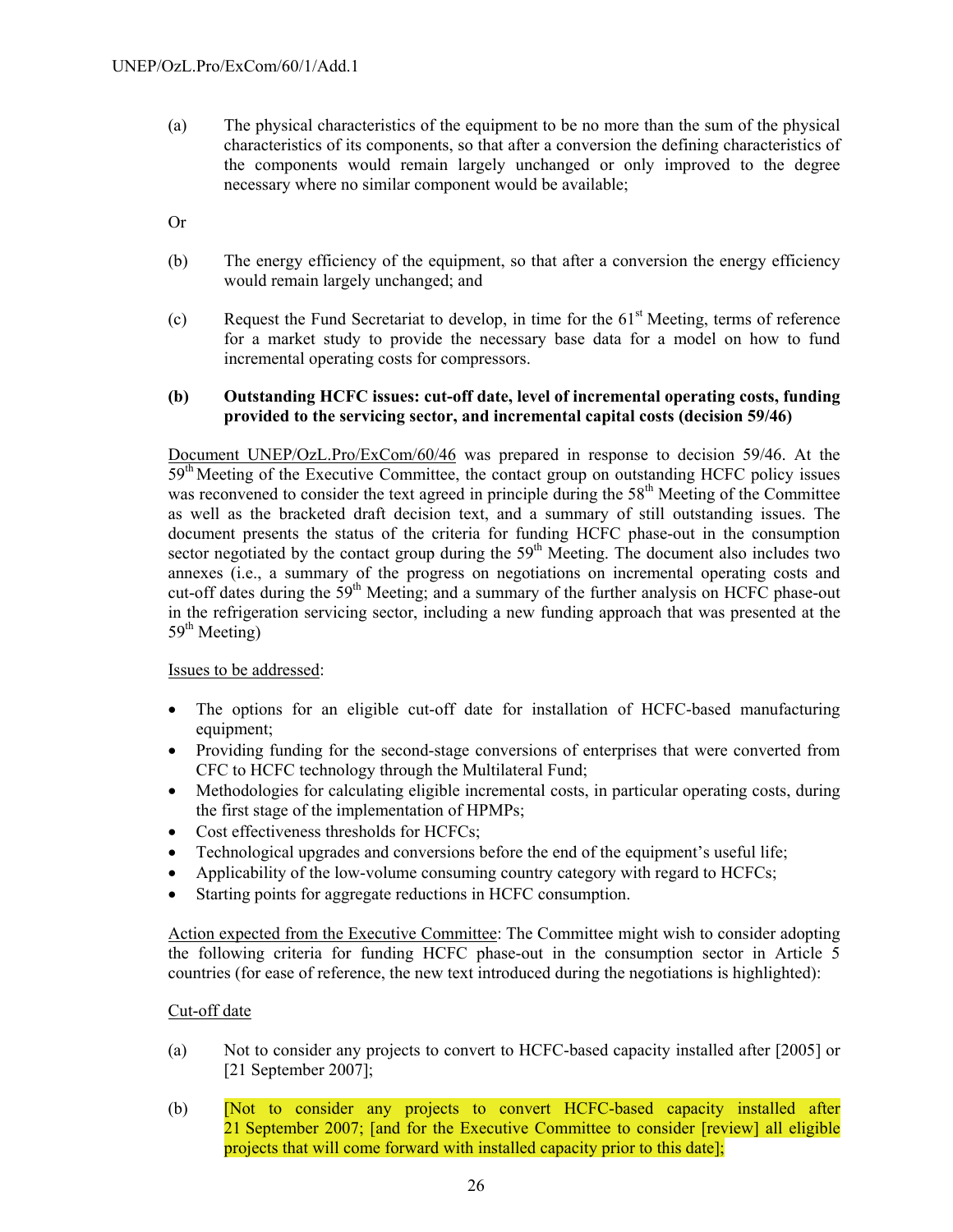(c) For the first stage of the HPMP, to consider projects to convert HCFC capacity installed between 2005 [December 2006] and 21 September 2007 [on the basis of] [taking into account] [subject to] funding available through the Multilateral Fund and national circumstances, recognizing the agreement in decision XIX/6 of the Nineteenth Meeting of the Parties that funding shall be stable and sufficient].

Second-stage conversion

- (d) To apply the following principles in regard to second-stage conversion projects for the first stage of HPMP implementation to achieve the 2013 and 2015 HCFC phase-out compliance targets, to be reviewed by the Executive Committee no earlier than the last meeting in 2013:
	- (i) Full funding of eligible incremental costs of second-stage conversion projects will be considered in those cases where an Article 5 Party clearly demonstrates in its HPMP that such projects are necessary to comply with the Montreal Protocol HCFC targets up to and including the 35 per cent reduction step by 1 January 2020 and/or are the most cost-effective projects measured in ODP tonnes that the Party concerned can undertake in the manufacturing sector in order to comply with these targets;
	- (ii) Funding for all other second-stage conversion projects not covered under paragraph (d)(i) above will be limited to funding for installation, trials, and training associated with those projects;

Starting points for aggregate reductions in HCFC consumption

- (e) To establish the starting points for aggregate reductions in HCFC consumption, for those Article 5 countries that submit projects in advance of their assessed baseline, at the time of submission of either the HCFC investment project or the HPMP, whichever is first submitted for the consideration of the Executive Committee;
- (f) To allow Article 5 countries to choose between the most recent reported HCFC consumption under Article 7 of the Montreal Protocol at the time of the submission of the HPMP, and/or the investment project and the average of consumption forecast for 2009 and 2010, in calculating starting points for aggregate reductions in HCFC consumption;
- (g) To adjust the agreed starting points for aggregate reductions in HCFC consumption in cases where calculated HCFC baselines based on reported Article 7 data are different from the calculated starting point based on the average consumption forecast for 2009-2010;

### Eligible incremental costs of HCFC phase-out projects

- (h) To apply the following principles in regard to eligible incremental costs of HCFC phase-out projects for the first stage of HPMP implementation to achieve the 2013 and 2015 HCFC phase-out compliance targets, subject to a review in 2013:
	- (i) When preparing HCFC phase-out projects in the foam, refrigeration and air-conditioning sectors, bilateral and implementing agencies shall use the technical information contained in document UNEP/OzL.Pro/ExCom/55/47 as a guide;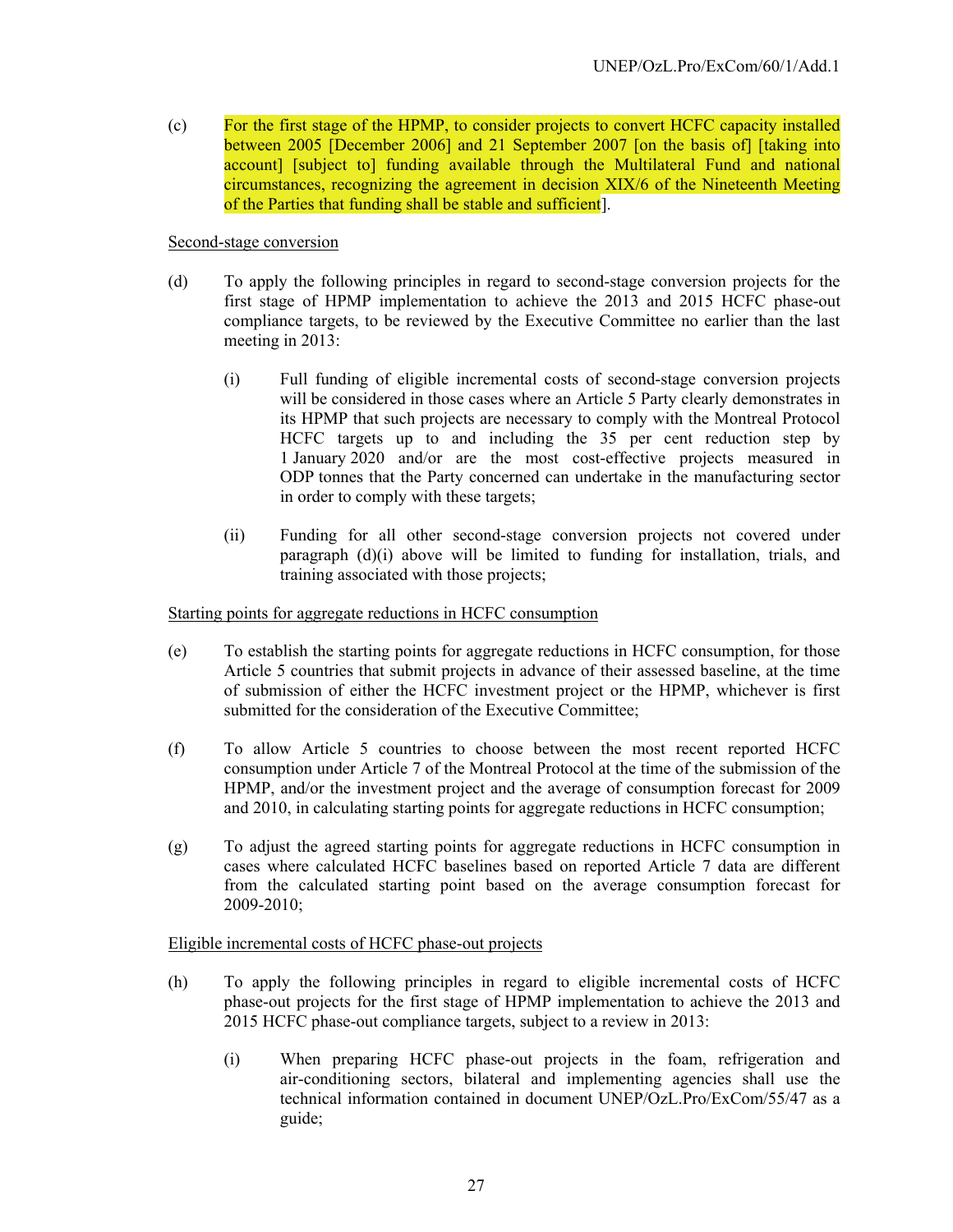1

- (ii) The current cost-effectiveness threshold values used for CFC phase-out projects shall be used as guidelines during the development and implementation of the first stage of HPMPs measured in metric kg [and countries will have the flexibility to allocate the approved funding [between incremental capital costs and incremental operating costs] within the threshold];
- [(ii)bis: When calculating incremental capital costs, [the cost associated with climate friendly technology will be taken into account, as appropriate], [Article 5 countries will be provided with sufficient funding to cover incremental capital cost above the threshold] to enable them to introduce climate-friendly technology taking into account the safety requirements];

[[Incremental] costs associated with safety requirements and [introduction of climate friendly technology] [climate benefits] shall be provided to Article 5 countries above the cost effectiveness thresholds];

[Funding of up to 10 [20] [35] percent above the cost-effectiveness threshold will be provided for projects in the foam sector<sup>1</sup> which require the implementation of safety measures in order to gain additional co-benefits to the climate];

HCFC phase-out in the foam sector

- (iii) Incremental operating costs for projects in the foam sector will be considered at [US \$xx/metric kg *(as per the values in the table below)*] of HCFC consumption to be phased out at the manufacturing enterprise [for a transitional period of one year] [two years] [three months];
- (iv) For group projects linked to systems houses, incremental operating costs will be calculated on the basis of the total HCFC consumption of all downstream foam enterprises to be phased out;

HCFC phase-out in the refrigeration and air-conditioning manufacturing sector

- (v) Incremental operating costs for projects in the air conditioning sub-sector will be considered at [US \$xx/metric kg *(as per the values in the table below)*] of HCFC consumption to be phased out at the manufacturing enterprise [for a transitional period of xx months] [one year];
- (vi) Incremental operating costs for projects in the commercial refrigeration sub-sector will be considered at [US \$xx/metric kg *(as per the values in the table below)*] of HCFC consumption to be phased out at the manufacturing enterprise [for a transitional period of xx months]  $[one year]$ ;
- (vii) Consistent with decision 31/45, incremental operating costs will not be considered for enterprises categorized under the refrigeration equipment assembly, installation and charging sub-sector;

<sup>&</sup>lt;sup>1</sup> The Executive Committee might wish to consider deleting the reference to the foam sector, as some HCFC alternative technologies for the refrigeration and air-conditioning sectors might also require the implementation of safety measures.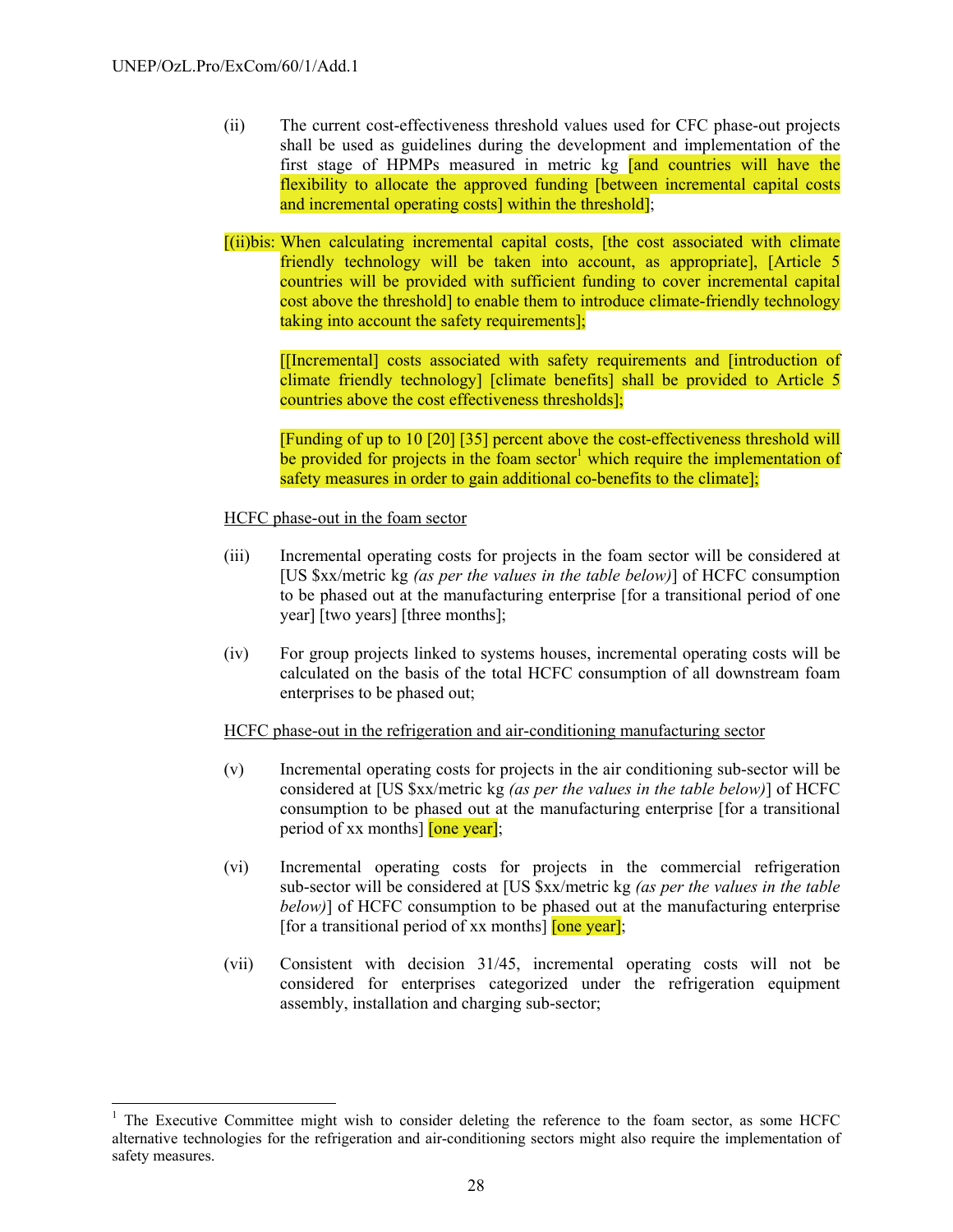|                  | $IOC (US $/kg)^2$ |           |              |               |                 |  |
|------------------|-------------------|-----------|--------------|---------------|-----------------|--|
| Party            | <b>HCFC-141b</b>  | HCFC-142b | Air          | Commercial    | Cut off<br>date |  |
|                  | foam              | foam      | conditioning | refrigeration |                 |  |
| Convener         | 1.73              | 1.60      | 5.93         | 4.63          | 2006            |  |
| <b>Article 5</b> | 1.73              | 1.60      | 6.50         | 4.06          | 2007            |  |
| Non-Article 5    | 1.73              | 1.60      | 5.93         | 4.63          | 2006            |  |
| Non-Article 5    | 1.40              | 1.20      | 5.93         | 3.50          | 2007            |  |

#### HCFC phase-out in the refrigeration servicing sector

- (viii) Article 5 countries [that have up to 90 percent of HCFC consumption in the refrigeration servicing sector measured in ODP tonnes] must include in their HPMP, as a minimum:
	- a. A commitment to meeting, without further requests for funding, at least the freeze in 2013 and [the 10 per cent reduction step in 2015] or [the 35 per cent reduction by 2020] in the refrigeration servicing sector. This shall include a commitment by the country to restrict imports of HCFC-based equipment if necessary to achieve compliance with the reduction steps and to support relevant phase-out activities;
	- b. Mandatory reporting, by the time funding tranches for the HPMP are requested, on the implementation of activities undertaken in the refrigeration servicing sector in the previous year, as well as a thorough and comprehensive work plan for the implementation of the following tranche's activities;
	- c. A description of the roles and responsibilities of major stakeholders, as well as the lead implementing agency and the cooperating agencies, where applicable;
- (ix) Article 5 countries that have [up to 90 percent of HCFC consumption in the refrigeration servicing sector measured in ODP tonnes] will be provided funding consistent with the table below on the understanding that project proposals will still need to demonstrate that the funding level is necessary to achieve the 2013 and [2015], or [2020] phase-out targets:

l

 $2^2$  A summary on the progression of the negotiations on incremental operating costs and cut-off dates is presented in Annex I to this document.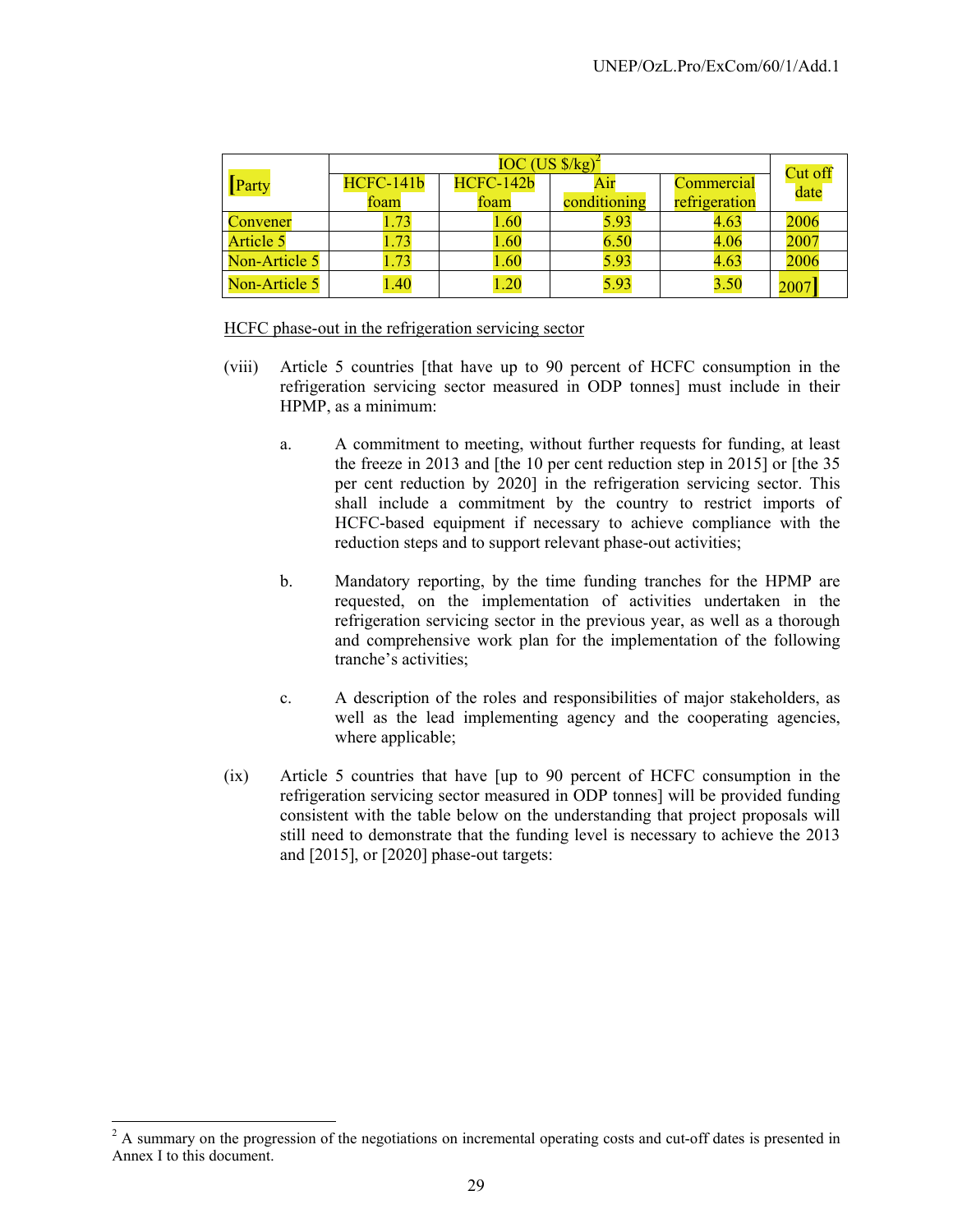|                          | Level of HCFC consumption in the servicing sector $(*)$ |                     |                        |                                             |               |                     |                       |                      |
|--------------------------|---------------------------------------------------------|---------------------|------------------------|---------------------------------------------|---------------|---------------------|-----------------------|----------------------|
|                          |                                                         |                     | ****`                  |                                             |               |                     |                       |                      |
| <b>Activities</b>        | Below 20                                                | Up to $100$         | Up to $300$            | Up to $500$                                 | Up to $1,000$ | Up to $5,000$       | $Up$ to $8,000$       | Above                |
|                          | m. tonnes                                               | m. tonnes           | m. tonnes              | m. tonnes                                   | m. tonnes     | m. tonnes           | m. tonnes             | $8,000 \text{ m}$ .  |
|                          | $(1.1$ odp t)                                           | $(5.5 \text{ odd})$ | $(16.5 \text{ odp t})$ | $(27.5 \text{ odp t})$ $(55 \text{ odp t})$ |               | $(275 \text{ odd})$ | $(440 \text{ odd})$   | tonnes $(440)$       |
|                          |                                                         |                     |                        |                                             |               |                     |                       | $\theta$ dp t        |
| Legislation              | 10,000                                                  | 10,000              | 10,000                 | 20,000                                      | 30,000        | 50,000              | 50,000                | 80,000               |
| Customs training         | 30,000                                                  | 40,000              | 50,000                 | 60,000                                      | 80,000        | 120,000             | 140,000               | 160,000              |
| Technicians training     | 40,000                                                  | 60,000              | 70,000                 | 100,000                                     | 160,000       | 240,000             | 300,000               | 400,000              |
| Technical assistance(**) | 50,000                                                  | 100,000             | 300,000                | 500,000                                     | 1,000,000     | 5,000,000           | 8,000,000             | 11,000,000           |
| Monitoring (***)         | 20,000                                                  | 40,000              | 90,000                 | 140,000                                     | 250,000       | 1,000,000           | 1,700,000             | <del>2,300,000</del> |
| Total (in US \$)         | 150,000                                                 | 250,000             | 520,000                | 820,000                                     | 1,520,000     | 6,410,000           | <del>10,190,000</del> | 13,940,000           |

(\*) Figures represent maximum amounts for each group.

(\*\*) For countries with an HCFC consumption above 20 metric tonnes (1.1 ODP tonnes), actual amount should be prorated according to the level of HCFC consumption in the servicing sector.

(\*\*\*) For countries with an HCFC consumption above 20 metric tonnes (1.1 ODP tonnes), actual amount should be calculated as 20 per cent of the total cost of the activities.

(\*\*\*\*) No longer applicable as per sub-paragraph (xi) below.

- (x) Article 5 countries that have [up to 90 percent of HCFC consumption in the refrigeration servicing sector measured in ODP tonnes], and that receive funding consistent with the above table, will have flexibility in utilizing the resources available under the refrigeration servicing sector to address specific needs that might arise during project implementation to facilitate the smoothest possible phase-out of HCFCs;
- (xi) Article 5 countries with HCFC consumption in both the manufacturing and refrigeration servicing sectors, and having [less than 90 percent of their HCFC consumption in the refrigeration servicing sector measured in ODP tonnes], should first address consumption in the manufacturing sector to achieve the 2013 and 2015 phase-out targets. However, if such countries clearly demonstrate that they require assistance in the refrigeration servicing sector to comply with these targets, funding for these activities, such as training, will be calculated at US\$4.50/metric kg, which will be deducted from their starting point for aggregate reductions in HCFC consumption;

HCFC phase-out in the aerosol, fire extinguisher and solvent sectors

(xii) The eligibility of incremental capital and operating costs for HCFC phase-out projects in the aerosol, fire extinguisher and solvent sectors will be considered on a case-by-case basis.

### **(c) Cost for conversion of component manufacturing vs. incremental operating cost (decision 59/14)**

Document UNEP/OzL.Pro/ExCom/60/47 contains information on determining whether the cost for the manufacturing of components is eligible versus incremental operating cost. The policy issue was brought to the Committee's attention during its  $59<sup>th</sup>$  Meeting and the Committee decided to defer its consideration to the  $60<sup>th</sup>$  Meeting.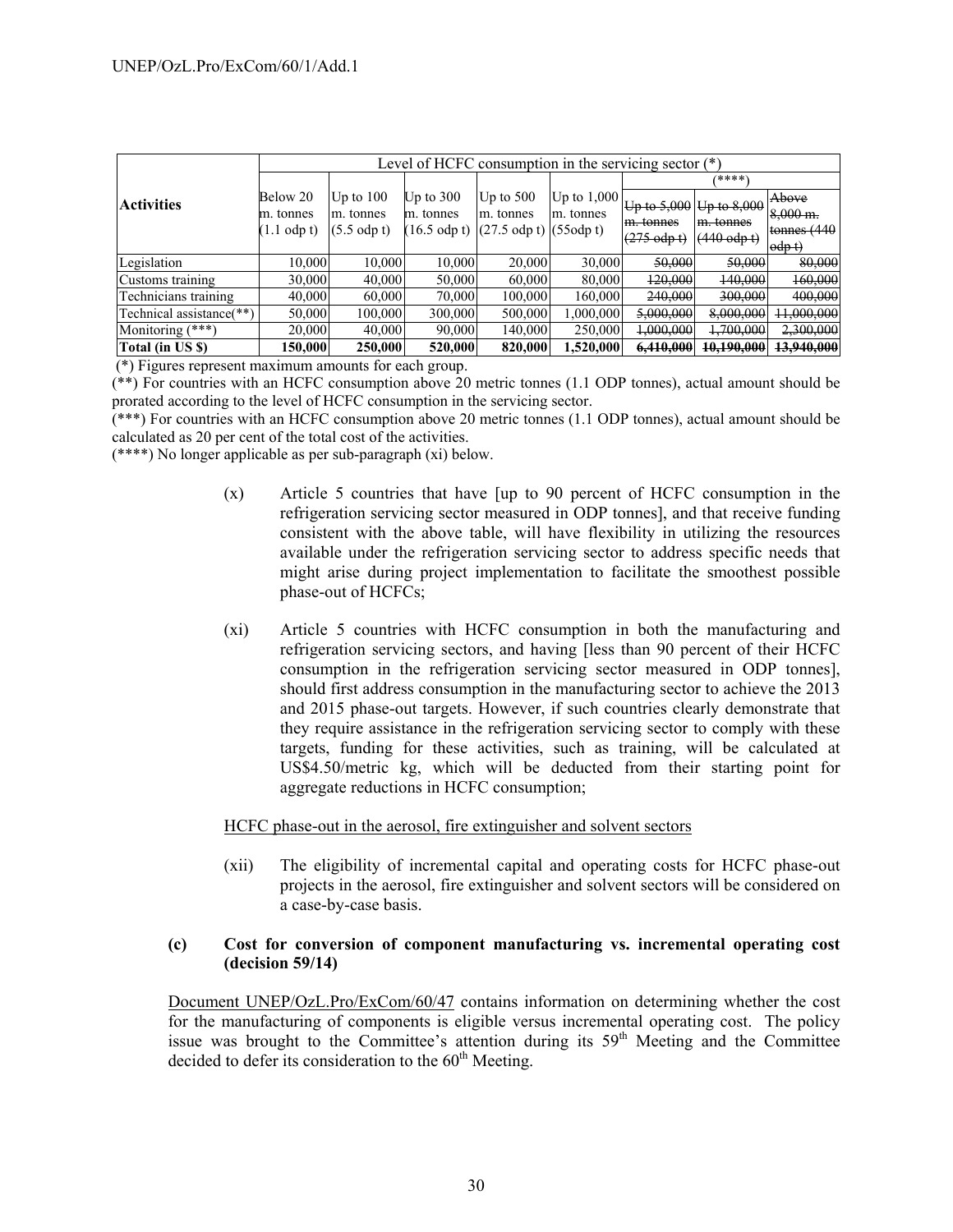Issues to be addressed:

- Whether in general cost for the manufacturing of components is eligible versus a possible increase in incremental operating cost;
- Whether specifically the retooling of heat exchanger production would constitute incremental cost.

Action expected from the Executive Committee: The Executive Committee might wish to consider the suggestion in sub paragraph (a) of document UNEP/OzL.Pro/ExCom/60/47 and, in addition, the suggestions contained in sub-paragraphs (b) to (e) of the same document establishing eligibility of the conversion of component manufacturing, or alternatively (f) as below, establishing eligibility of incremental operating costs for components:

(a) Not to treat as an incremental cost, in case of conversion of refrigeration or air conditioning systems from HCFC to a hydrocarbon or an HFC, the capital costs related to retooling for a change in diameter of the tubing within tube-and-fin heat exchangers, since these are considered to constitute an avoidable technical upgrade;

And

- (b) To discontinue funding of incremental operating cost for components, and instead fund conversions of component manufacturers and component manufacturing facilities in the production of air conditioning equipment;
- (c) Not to include any incremental operating cost in the funding provided for manufacturers of components; and
- (d) To establish a list of components, the manufacturers of which might be viewed as eligible for funding, and to enclose in that list compressors;
- (e) To exclude facilities where less than 50 per cent of the production is for components for HCFC equipment, and for those with higher levels to deduct from the incremental cost the share of the non-HCFC components produced;

Or

(f) To include incremental operating cost related to higher component costs within the definition of incremental operating costs, and not to allow funding for conversions of component manufacturers or a component manufacturing facility within an equipment manufacturer.

### **(d) Revised template for draft agreements for HCFC phase-out management plans (decision 59/16(b))**

Document UNEP/OzL.Pro/ExCom/60/48 contains a revised template for a draft agreement for HCFC phase-out management plans based on a proposed preliminary template presented to the  $59<sup>th</sup>$  Meeting and comments received as per decision  $59/16(b)$ . The document also presents a description of the changes as compared to the preliminary version presented at the  $59<sup>th</sup>$  Meeting.

Issues to be addressed:

• Adoption of the template as a starting point for drafting agreements related to future HPMPs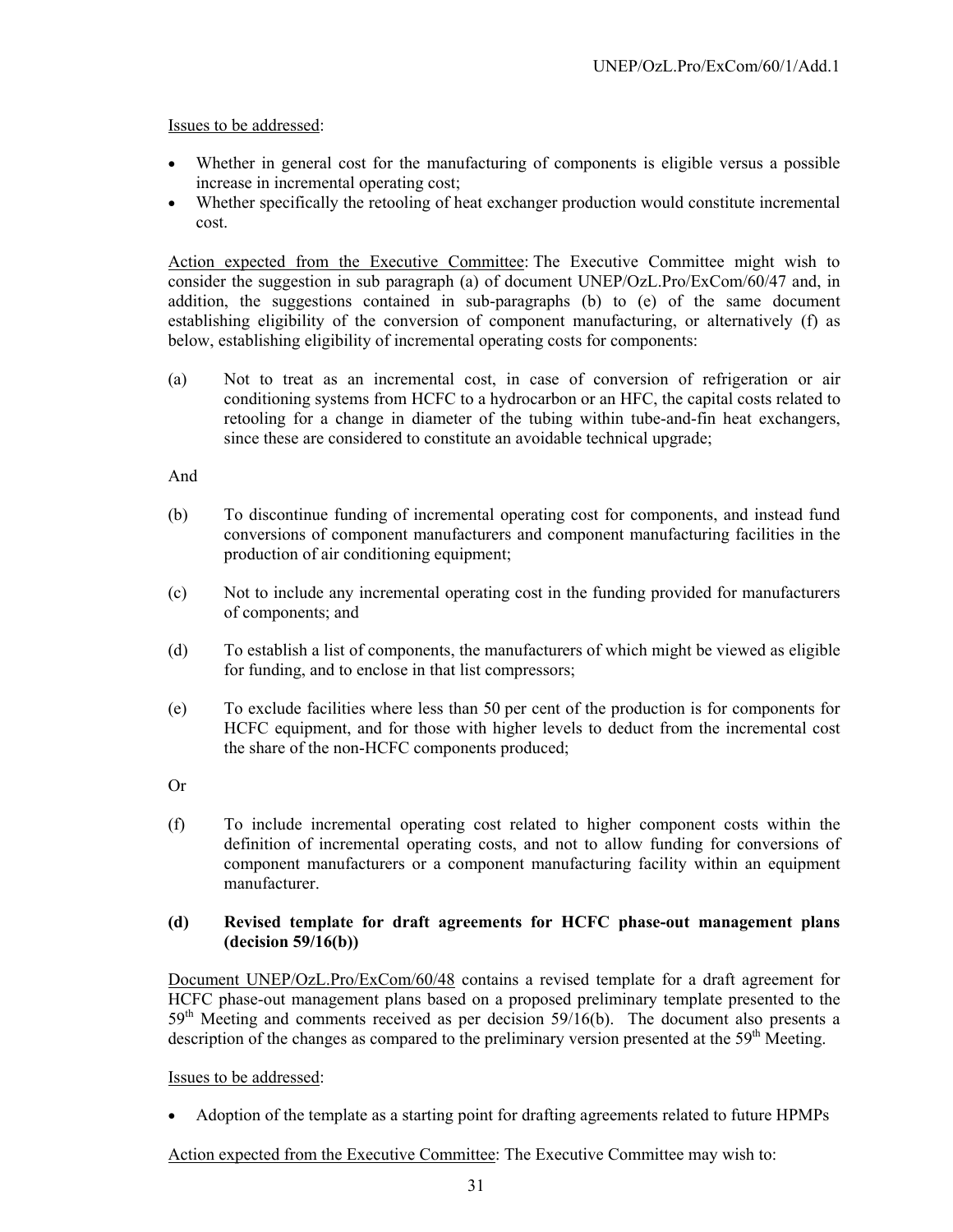- (a) Approve the template contained in Annex II to document UNEP/OzL.Pro/ExCom/60/48, as a basis for the drafting of an Agreement between a country and the Executive Committee regarding HCFC phase-out management plans; and
- (b) Request that future draft agreements schedule the submission of final tranches so that consumption will have been reported under Article 7 of the Montreal Protocol for the year 2013 before the last tranche of the agreement is to be approved.

#### **10. Report of the Sub-group on the Production Sector**

Document UNEP/OzL.Pro/ExCom/60/49 will be issued during the  $60<sup>th</sup>$  Meeting and it will provide a report of the meeting of the Production sector sub-group to take place in the margins of the Meeting. The document will contain an account of the Sub-group's consideration of a provisional agenda, the Terms and Conditions under which the existing CFC production agreements with China and India and associated accelerated phase-out agreements might be modified; Terms of reference for the technical audit of HCFC production in Article 5 countries; and Work to-date on remaining elements of a final decision with respect to the HCFC production sector (documents UNEP/OzL.Pro/ExCom/60/SGP/1-4).

### **11. Incentives associated with Multilateral Fund climate impact indicator and a Special Funding Facility (decisions 59/45(b)) and 59/48)**

Document UNEP/OzL.Pro/ExCom/60/50 was prepared in response to decisions 59/45(b) and 59/48 and contains two parts. Part I addresses the Incentives associated with Multilateral Fund climate impact indicator (MCII) and Part II addresses A Special Funding Facility. Part I recalls some basic information on the MCII and identifies two sets of possible directions. Part II summarizes the work to-date by the Executive Committee on a Facility in the light of decisions taken by the Executive Committee and the Meeting of the Parties. It presents comments provided by members of the 2009 Executive Committee following the discussion at the 59<sup>th</sup> Meeting as well as a proposal by Sweden that was presented during the meeting, and contains an excerpt of the detailed discussion during the  $59<sup>th</sup>$  Meeting that included accounts of presentations by the World Bank, UNDP, UNIDO and the ICF Study on ODS Disposal.

Issues to be addressed:

- Incentives associated with the MCII:
	- o Incentives for the case that the MCII for the alternative shows a higher impact on the climate than for the HCFC baseline;
	- o Possibilities to provide incentives to facilitate that the MCII for the alternative shows a lower impact on the climate than for the HCFC baseline;
- Special Funding Facility:
	- o Guidance on how to take forward the call from the Meeting of the Parties for additional voluntary contributions for ODS disposal per decision XXI/2, paragraph 6;
	- o Definition and criteria for funding from the Special Funding Facility;
	- o Methodologies, protocols, and standards to obtain carbon credits;
	- o Possibility to use the Facility for ODS disposal; and
	- o Use of the US \$1.2 million allocated to the Facility to-date.

Action expected from the Executive Committee: The Executive Committee may wish to:

(a) Consider the types of incentives to be associated with the MCII and other relevant questions related to it, using, *inter alia*, document UNEP/OzL.Pro/ExCom/60/50;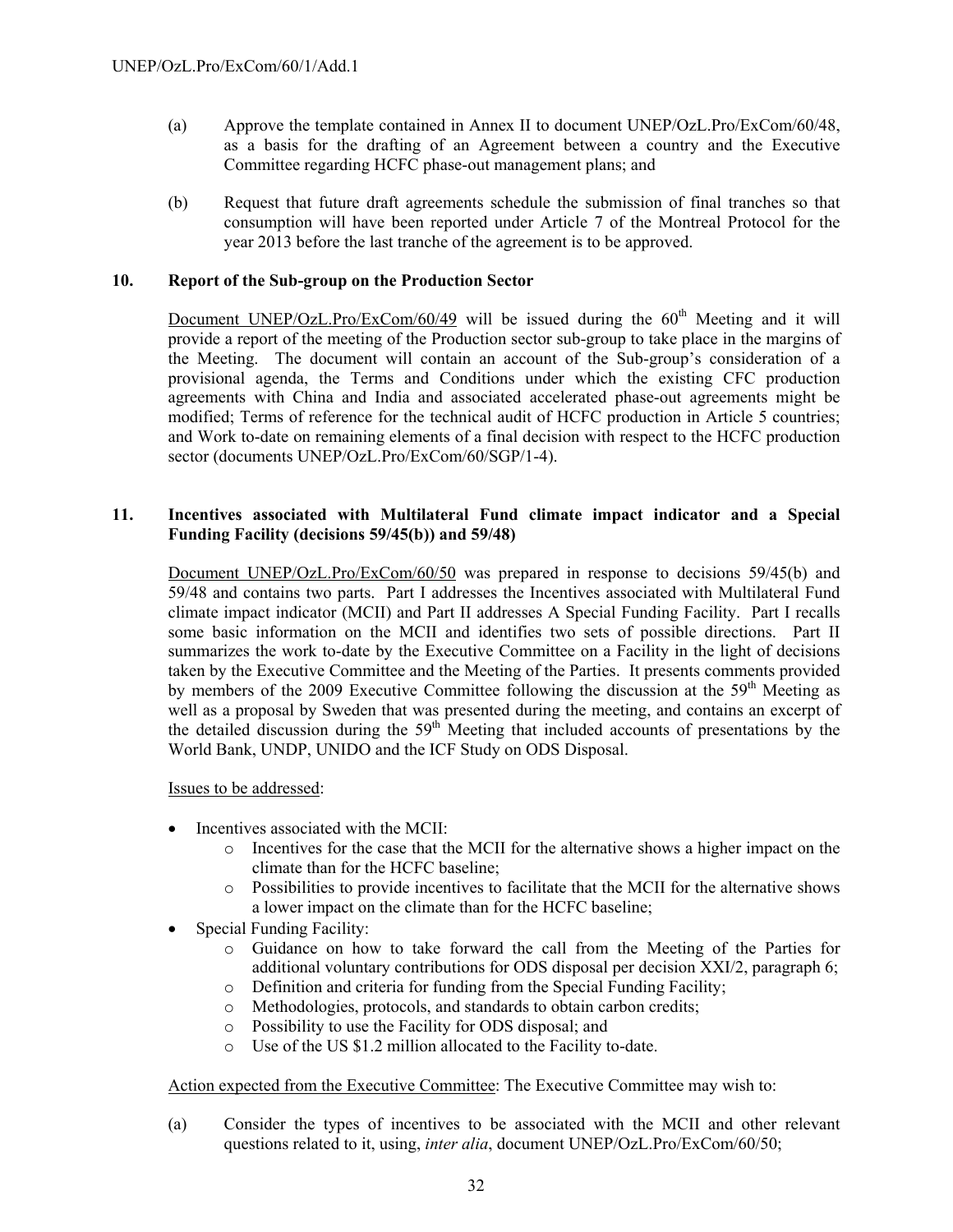- (b) Request the Secretariat to provide more information or draft guidelines for specific issues related to the Multilateral Fund climate impact indicator, as deemed necessary following the discussion, in time for the  $62<sup>nd</sup>$  Meeting:
- (c) Noting the document entitled "A Special Funding Facility (decisions 59/45(b) and 59/48)" as contained in UNEP/OzL.Pro/ExCom/60/50;
- (d) Agreeing to forward the present document to the  $30<sup>th</sup>$  Open-ended Working Group Meeting along with an additional annex, containing the excerpt from the Report of the  $60<sup>th</sup>$  Meeting on this agenda item in accordance with decision  $\overline{XXI}/2$ , paragraph 5;
- (e) Providing guidance on how to take forward the call from the Meeting of the Parties in decision XXI/2 paragraph 6;
- (f) Discussing the suggestions provided by the Fund Secretariat in the light of the contributions submitted by Australia, Germany, and the United States of America pursuant to decision 59/48, including:
	- (i) Agreeing to the definition and criteria for the Special Funding Facility specified in paragraph 29 of document UNEP/OzL.Pro/ExCom/60/50;
	- (ii) Requesting the Fund Secretariat to:
		- a. Continue its efforts to collect additional resources for ODS disposal in the light of decision XXI/2, paragraph 6;
		- b. Review the proposed methodologies for carbon credits and recommend new methodologies that might be developed for consideration at the  $62<sup>nd</sup> Meeting$ ;
	- (iii) Setting an initial target of US \$54 million in voluntary contributions to the Multilateral Fund to address decision XXI/2, paragraph 6 to provide assistance for ODS disposal while agreeing to continue to study the level of funding needed; and,
	- (iv) Using the existing funds in the Special Funding Facility for an ODS disposal activity contained in projects at the current meeting that are not considered eligible under the Multilateral Fund in the light of decision XXI/2, paragraph 6.

### **12. Methodology for identifying project-related costs in UNIDO's annual report on administrative costs (decision 59/28(c))**

Document UNEP/OzL.Pro/ExCom/60/51 describes UNIDO's proposed methodology for identifying project-related costs in its annual report on administrative costs and provides comments of the Fund Secretariat.

Issues to be addressed: None.

Action expected from the Executive Committee: The Executive Committee may wish to note document UNEP/OzL.Pro/ExCom/60/51 on the methodology for identifying project-related costs in UNIDO's annual report on administrative costs (decision 59/28 (c)).